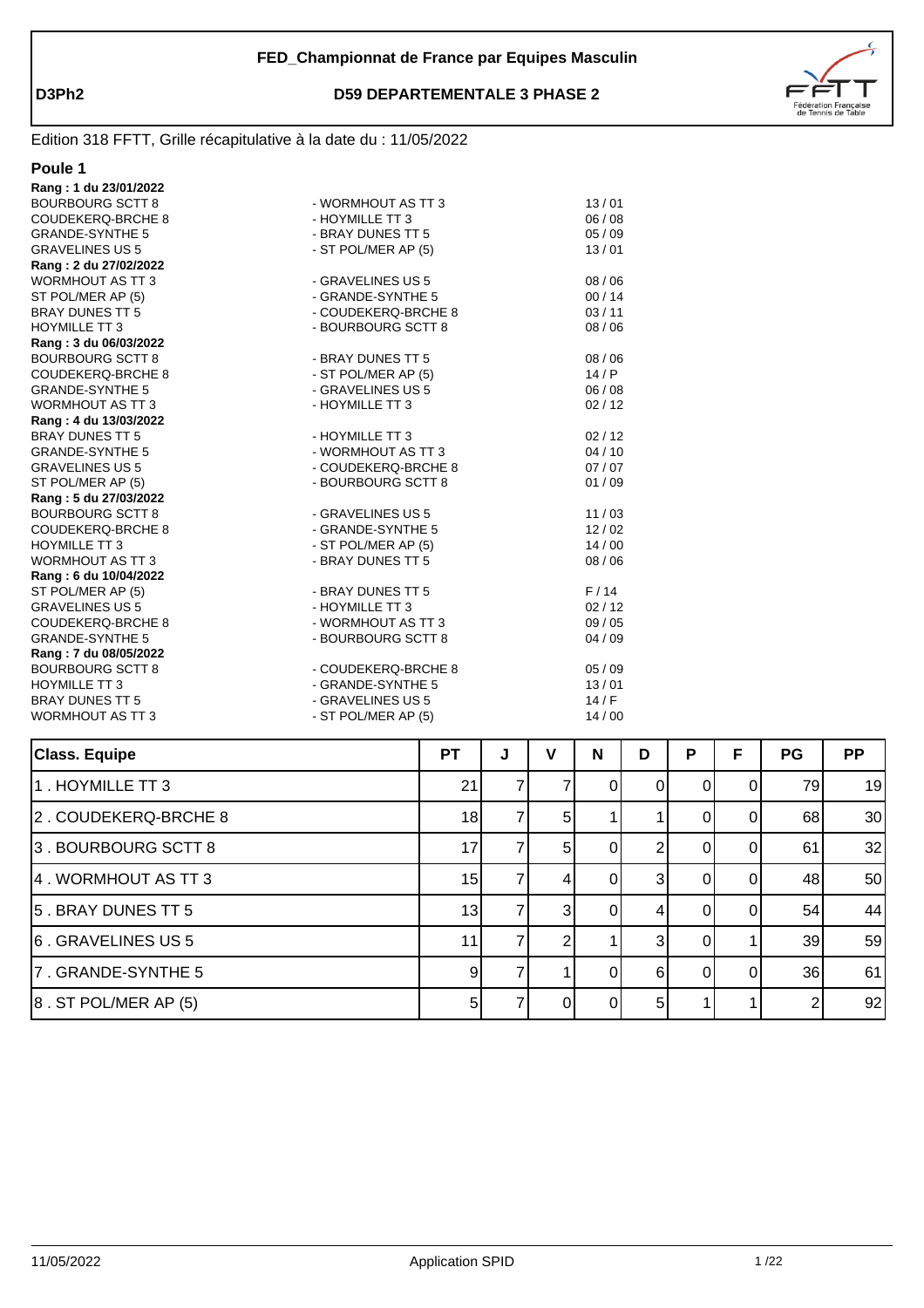



| Poule 10                 |                       |         |
|--------------------------|-----------------------|---------|
| Rang: 1 du 23/01/2022    |                       |         |
| <b>COMINES PPC 5</b>     | - BOUSBEC-WERVICQ (5) | 06/08   |
| <b>WATTRELOS USACL 4</b> | - TOURCOING TTBS 7    | 05/09   |
| CROIX ASVH 5             | - TOURCOING JG 9      | 06 / 08 |
| RONCQ ULJAP 10           | - TOUFFLERS TT 3      | 14/00   |
| Rang: 2 du 27/02/2022    |                       |         |
| BOUSBEC-WERVICQ (5)      | - RONCQ ULJAP 10      | 11/03   |
| <b>TOUFFLERS TT3</b>     | - CROIX ASVH 5        | 04/10   |
| TOURCOING JG 9           | - WATTRELOS USACL 4   | 10/04   |
| <b>TOURCOING TTBS 7</b>  | - COMINES PPC 5       | 10/04   |
| Rang: 3 du 06/03/2022    |                       |         |
| <b>COMINES PPC 5</b>     | - TOURCOING JG 9      | 08 / 06 |
| <b>WATTRELOS USACL 4</b> | - TOUFFLERS TT 3      | 12/02   |
| CROIX ASVH 5             | - RONCQ ULJAP 10      | 08 / 06 |
| BOUSBEC-WERVICQ (5)      | - TOURCOING TTBS 7    | 06/08   |
| Rang: 4 du 13/03/2022    |                       |         |
| TOURCOING JG 9           | - TOURCOING TTBS 7    | 04/10   |
| CROIX ASVH 5             | - BOUSBEC-WERVICQ (5) | 06/08   |
| RONCQ ULJAP 10           | - WATTRELOS USACL 4   | 07/07   |
| <b>TOUFFLERS TT3</b>     | - COMINES PPC 5       | 04/10   |
| Rang: 5 du 27/03/2022    |                       |         |
| <b>COMINES PPC 5</b>     | - RONCQ ULJAP 10      | 05/09   |
| <b>WATTRELOS USACL 4</b> | - CROIX ASVH 5        | 09/05   |
| TOURCOING TTBS 7         | - TOUFFLERS TT 3      | 12/02   |
| BOUSBEC-WERVICQ (5)      | - TOURCOING JG 9      | 07/07   |
| Rang: 6 du 10/04/2022    |                       |         |
| <b>TOUFFLERS TT3</b>     | - TOURCOING JG 9      | 05 / 09 |
| RONCQ ULJAP 10           | - TOURCOING TTBS 7    | 09 / 05 |
| <b>WATTRELOS USACL 4</b> | - BOUSBEC-WERVICQ (5) | 08 / 06 |
| CROIX ASVH 5             | - COMINES PPC 5       | 14/00   |
| Rang: 7 du 08/05/2022    |                       |         |
| <b>COMINES PPC 5</b>     | - WATTRELOS USACL 4   | 08 / 06 |
| <b>TOURCOING TTBS 7</b>  | - CROIX ASVH 5        | 07/07   |
| TOURCOING JG 9           | - RONCQ ULJAP 10      | 09 / 05 |
| BOUSBEC-WERVICQ (5)      | - TOUFFLERS TT 3      | 14/P    |
|                          |                       |         |

| <b>Class. Equipe</b>   | <b>PT</b> | J | v              | N        | D        | Р | F  | <b>PG</b> | <b>PP</b> |
|------------------------|-----------|---|----------------|----------|----------|---|----|-----------|-----------|
| 1. TOURCOING TTBS 7    | 18        |   | <sup>51</sup>  |          |          |   |    | 61        | 37        |
| 2. BOUSBEC-WERVICQ (5) | 16        |   | 41             |          |          | 0 | ΩI | 60        | 38        |
| 3. TOURCOING JG 9      | 16        |   | 4              |          |          | 0 | ΩI | 53        | 45        |
| 4. CROIX ASVH 5        | 14        |   | $\overline{3}$ |          | 3        | Ω |    | 56        | 42        |
| 5. RONCQ ULJAP 10      | 14        |   | 3              |          | 3        | 0 |    | 53        | 45        |
| 6. WATTRELOS USACL 4   | 14        |   | 3 <sup>l</sup> |          | 3        |   |    | 51        | 47        |
| 7. COMINES PPC 5       | 13        |   | 31             | $\Omega$ | 4        | 0 |    | 41        | 57        |
| 8. TOUFFLERS TT 3      | $6 \mid$  |   | 0I             | 0        | $6 \mid$ |   |    | 17        | 81        |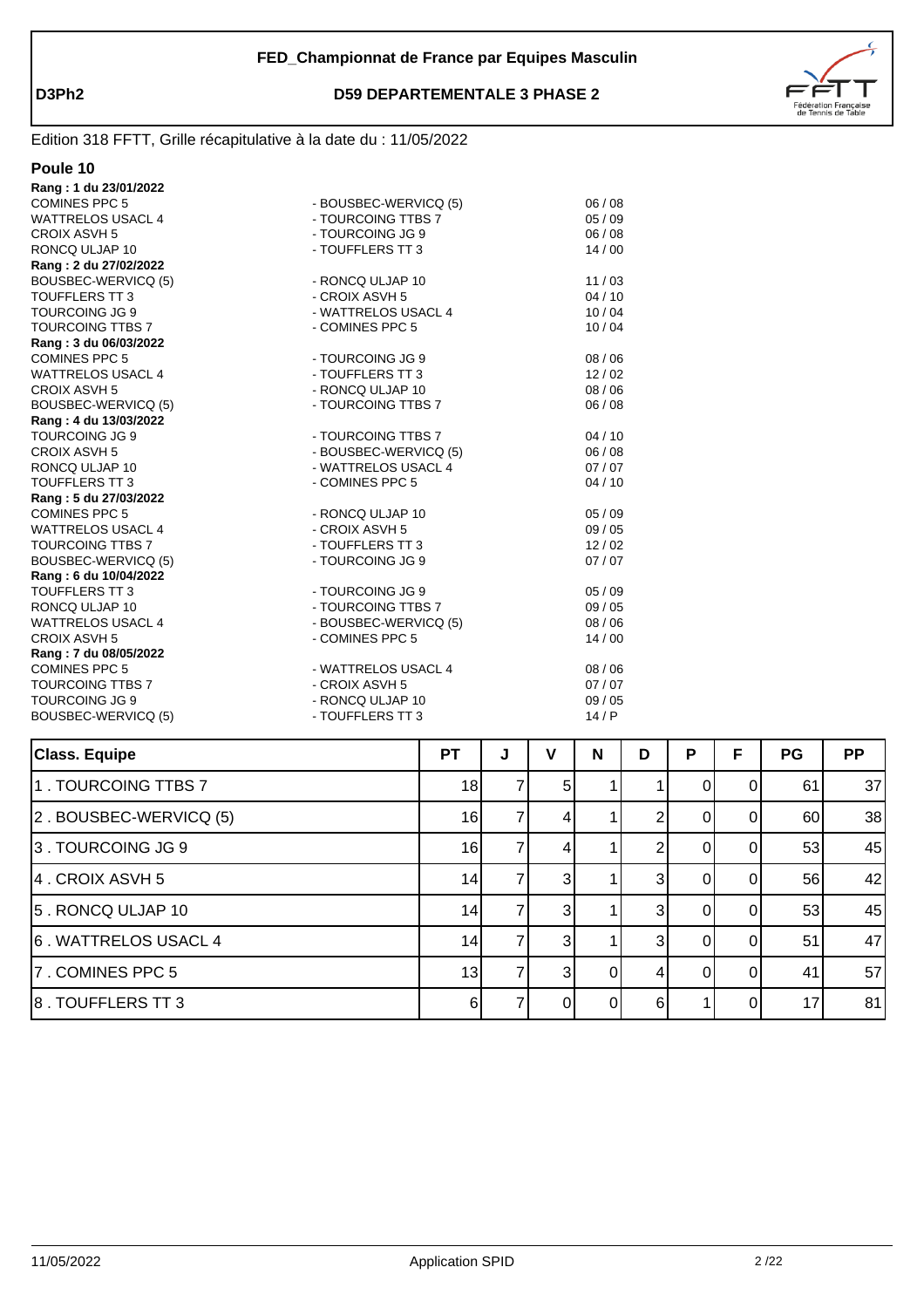

| Class Fauine                                                      |                                             | DТ | $\mathbf{I}$ | $\mathbf{v}$ | N                |
|-------------------------------------------------------------------|---------------------------------------------|----|--------------|--------------|------------------|
|                                                                   |                                             |    |              |              |                  |
| ROUBAIX AP 5<br><b>BAISIEUX TT 6</b>                              | - BOUSBEC-WERVICQ 4<br>- LA MADELEINE US 10 |    |              |              | 03/11<br>14/00   |
| HEM PPC 7                                                         | - MARCQ TT 7                                |    |              |              | 04/10            |
| <b>VILLEN/ASCQ FOS 14</b>                                         | - TOURCOING TTBS 5                          |    |              |              | 10/04            |
| Rang: 7 du 08/05/2022                                             |                                             |    |              |              |                  |
| MARCQ TT 7                                                        | - VILLEN/ASCQ FOS 14                        |    |              |              | 05/09            |
| <b>TOURCOING TTBS 5</b>                                           | - BAISIEUX TT 6                             |    |              |              | 00/14            |
| BOUSBEC-WERVICQ 4                                                 | - HEM PPC 7                                 |    |              |              | 13/01            |
| LA MADELEINE US 10                                                | - ROUBAIX AP 5                              |    |              |              | 10/04            |
| Rang: 6 du 10/04/2022                                             |                                             |    |              |              |                  |
| <b>BAISIEUX TT 6</b>                                              | - ROUBAIX AP 5                              |    |              |              | 13/01            |
| HEM PPC 7                                                         | - LA MADELEINE US 10                        |    |              |              | 12/02            |
| <b>TOURCOING TTBS 5</b>                                           | - MARCQ TT 7                                |    |              |              | 02/12            |
| Rang: 5 du 27/03/2022<br>VILLEN/ASCQ FOS 14                       | - BOUSBEC-WERVICQ 4                         |    |              |              | 01/13            |
|                                                                   |                                             |    |              |              |                  |
| BOUSBEC-WERVICQ 4<br>LA MADELEINE US 10                           | - TOURCOING TTBS 5<br>- VILLEN/ASCQ FOS 14  |    |              |              | 03/11            |
| MARCQ TT 7                                                        | - BAISIEUX TT 6                             |    |              |              | 03/11<br>08 / 06 |
| ROUBAIX AP 5                                                      | - HEM PPC 7                                 |    |              |              | 02/12            |
| Rang: 4 du 13/03/2022                                             |                                             |    |              |              |                  |
| <b>BAISIEUX TT 6</b>                                              | - HEM PPC 7                                 |    |              |              | 14/00            |
| MARCQ TT 7                                                        | - BOUSBEC-WERVICQ 4                         |    |              |              | 04/10            |
| <b>TOURCOING TTBS 5</b>                                           | - LA MADELEINE US 10                        |    |              |              | 14/F             |
| VILLEN/ASCQ FOS 14                                                | - ROUBAIX AP 5                              |    |              |              | 08 / 06          |
| Rang: 3 du 06/03/2022                                             |                                             |    |              |              |                  |
| HEM PPC 7                                                         | - VILLEN/ASCQ FOS 14                        |    |              |              | 07/07            |
| ROUBAIX AP 5                                                      | - TOURCOING TTBS 5                          |    |              |              | 09/05            |
| LA MADELEINE US 10                                                | - MARCQ TT 7                                |    |              |              | 02/12            |
| <b>BAISIEUX TT 6</b>                                              | - BOUSBEC-WERVICQ 4                         |    |              |              | 09/05            |
| Rang: 2 du 27/02/2022                                             |                                             |    |              |              |                  |
| <b>BOUSBEC-WERVICQ 4</b>                                          | - LA MADELEINE US 10                        |    |              |              | 09/03            |
| MARCQ TT 7                                                        | - ROUBAIX AP 5                              |    |              |              | 11/03            |
| <b>TOURCOING TTBS 5</b>                                           | - HEM PPC 7                                 |    |              |              | 05/09            |
| VILLEN/ASCQ FOS 14                                                | - BAISIEUX TT 6                             |    |              |              | 07/07            |
| Rang: 1 du 23/01/2022                                             |                                             |    |              |              |                  |
| Poule 11                                                          |                                             |    |              |              |                  |
|                                                                   |                                             |    |              |              |                  |
| Edition 318 FFTT, Grille récapitulative à la date du : 11/05/2022 |                                             |    |              |              |                  |

| <b>Class. Equipe</b>  | <b>PT</b>       | J | v  | N | D  | P        | F        | PG | <b>PP</b> |
|-----------------------|-----------------|---|----|---|----|----------|----------|----|-----------|
| 1. BAISIEUX TT 6      | 20              |   | 61 |   | ΟI | $\Omega$ | $\Omega$ | 82 | 16        |
| 2. BOUSBEC-WERVICQ 4  | 19              |   | 6  |   |    | $\Omega$ |          | 69 | 27        |
| 3. VILLEN/ASCQ FOS 14 | 17              |   |    |   |    | 0        |          | 53 | 45        |
| 4. MARCQ TT 7         | 15              |   |    |   | 31 | $\Omega$ | $\Omega$ | 57 | 41        |
| $ 5$ . HEM PPC $7$    | 14              |   | 3  |   | 31 | ΩI       | ΩI       | 45 | 53        |
| 6. TOURCOING TTBS 5   | $\vert 9 \vert$ |   |    |   | 6I | $\Omega$ | $\Omega$ | 36 | 62        |
| 7. ROUBAIX AP 5       | 9               |   |    |   | 61 | $\Omega$ | $\Omega$ | 28 | 70        |
| 8. LA MADELEINE US 10 | 8               |   |    |   | 5  | $\Omega$ |          | 20 | 76        |
|                       |                 |   |    |   |    |          |          |    |           |

┯

┲

т

┲

Т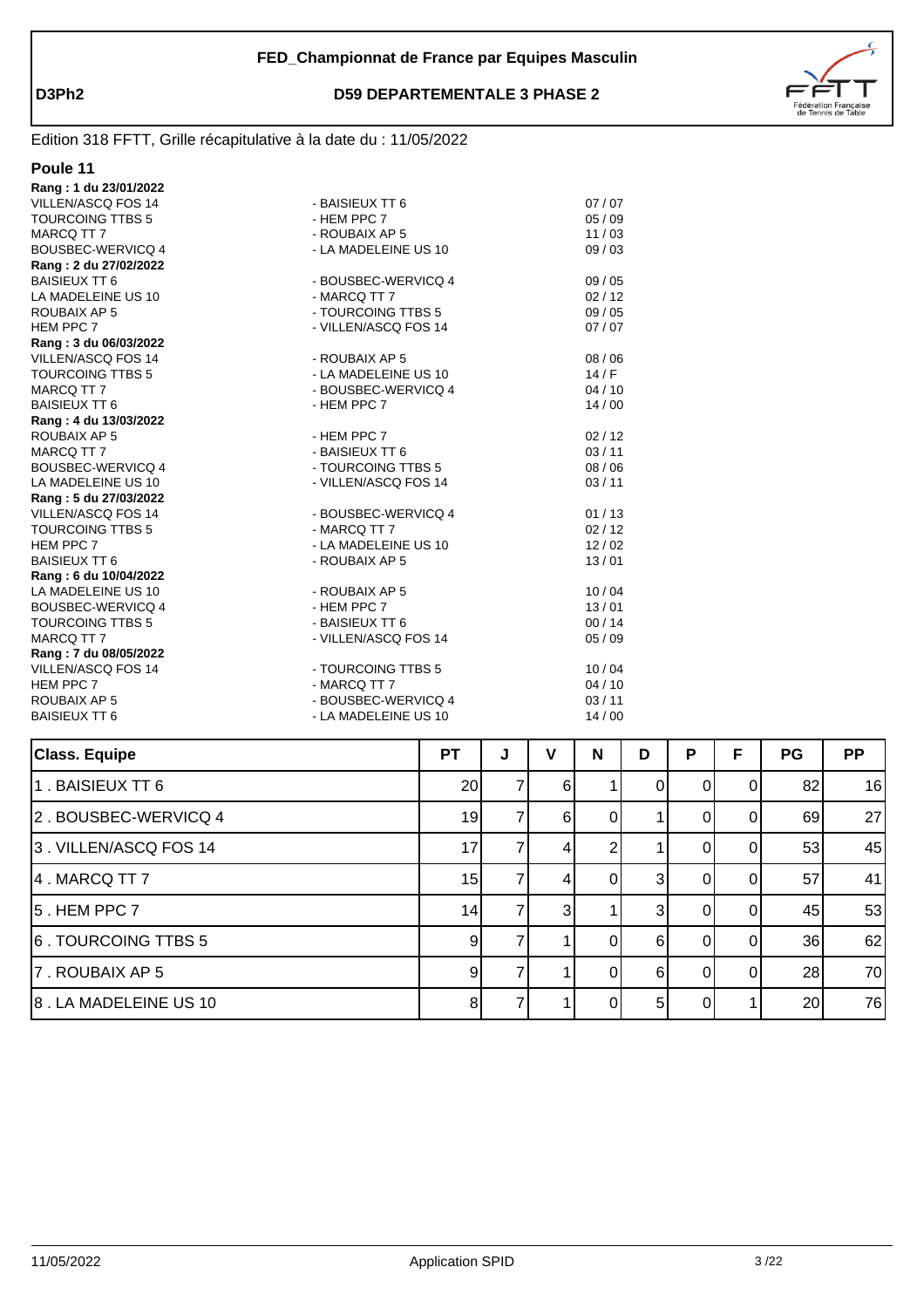

| Poule 12                |                      |         |
|-------------------------|----------------------|---------|
| Rang: 1 du 23/01/2022   |                      |         |
| ROUBAIX AP 4            | - TOURCOING JPB 2    | 11/03   |
| NEUVILL/FERRAIN 11      | - null               | null    |
| <b>HALLUIN TT 3</b>     | - TOURCOING TTBS 6   | 13/01   |
| VILLEN/ASCQ FOS 13      | - BAISIEUX TT (7)    | 10/04   |
| Rang: 2 du 27/02/2022   |                      |         |
| TOURCOING JPB 2         | - VILLEN/ASCQ FOS 13 | 02/12   |
| <b>BAISIEUX TT (7)</b>  | - HALLUIN TT 3       | 05 / 09 |
| <b>TOURCOING TTBS 6</b> | - NEUVILL/FERRAIN 11 | 04/10   |
| null                    | - ROUBAIX AP 4       | null    |
| Rang: 3 du 06/03/2022   |                      |         |
| ROUBAIX AP 4            | - TOURCOING TTBS 6   | 13/01   |
| NEUVILL/FERRAIN 11      | - BAISIEUX TT (7)    | 05/09   |
| <b>HALLUIN TT 3</b>     | - VILLEN/ASCQ FOS 13 | 14/00   |
| <b>TOURCOING JPB 2</b>  | - null               | null    |
| Rang: 4 du 13/03/2022   |                      |         |
| <b>TOURCOING TTBS 6</b> | - null               | null    |
| <b>HALLUIN TT 3</b>     | - TOURCOING JPB 2    | 11/03   |
| VILLEN/ASCQ FOS 13      | - NEUVILL/FERRAIN 11 | 10/04   |
| <b>BAISIEUX TT (7)</b>  | - ROUBAIX AP 4       | 05/09   |
| Rang: 5 du 27/03/2022   |                      |         |
| ROUBAIX AP 4            | - VILLEN/ASCQ FOS 13 | 07/07   |
| NEUVILL/FERRAIN 11      | - HALLUIN TT 3       | 07/07   |
| null                    | - BAISIEUX TT (7)    | null    |
| <b>TOURCOING JPB 2</b>  | - TOURCOING TTBS 6   | 11/03   |
| Rang: 6 du 10/04/2022   |                      |         |
| <b>BAISIEUX TT (7)</b>  | - TOURCOING TTBS 6   | 12/02   |
| VILLEN/ASCQ FOS 13      | - null               | null    |
| NEUVILL/FERRAIN 11      | - TOURCOING JPB 2    | 06/08   |
| <b>HALLUIN TT 3</b>     | - ROUBAIX AP 4       | 02/12   |
| Rang: 7 du 08/05/2022   |                      |         |
| ROUBAIX AP 4            | - NEUVILL/FERRAIN 11 | 10/04   |
| null                    | - HALLUIN TT 3       | null    |
| <b>TOURCOING TTBS 6</b> | - VILLEN/ASCQ FOS 13 | 05/09   |
| <b>TOURCOING JPB 2</b>  | - BAISIEUX TT (7)    | 04/10   |
|                         |                      |         |

| <b>Class. Equipe</b>     | PТ | J        | v              | N | D  | P        | F        | <b>PG</b>       | <b>PP</b> |
|--------------------------|----|----------|----------------|---|----|----------|----------|-----------------|-----------|
| 1. ROUBAIX AP 4          | 17 | 6I       | 5 <sub>l</sub> |   | O  | $\Omega$ | ΩI       | 62              | 22        |
| 2. HALLUIN TT 3          | 15 | 6I       |                |   |    |          | 0        | 56              | 28        |
| 3. VILLEN/ASCQ FOS 13    | 15 | $6 \mid$ |                |   |    |          | $\Omega$ | 48              | 36        |
| $ 4$ . BAISIEUX TT $(7)$ | 12 | 6I       | 31             |   | 31 | ΩI       | $\Omega$ | 45              | 39        |
| 5. TOURCOING JPB 2       | 10 | 6I       | ົ              |   |    |          |          | 31              | 53        |
| 6. NEUVILL/FERRAIN 11    | 9  | $6 \mid$ |                |   |    |          | $\Omega$ | 36              | 48        |
| 7. TOURCOING TTBS 6      | 6  | 61       | ΩI             |   | 61 |          | ΩI       | 16 <sub>l</sub> | 68        |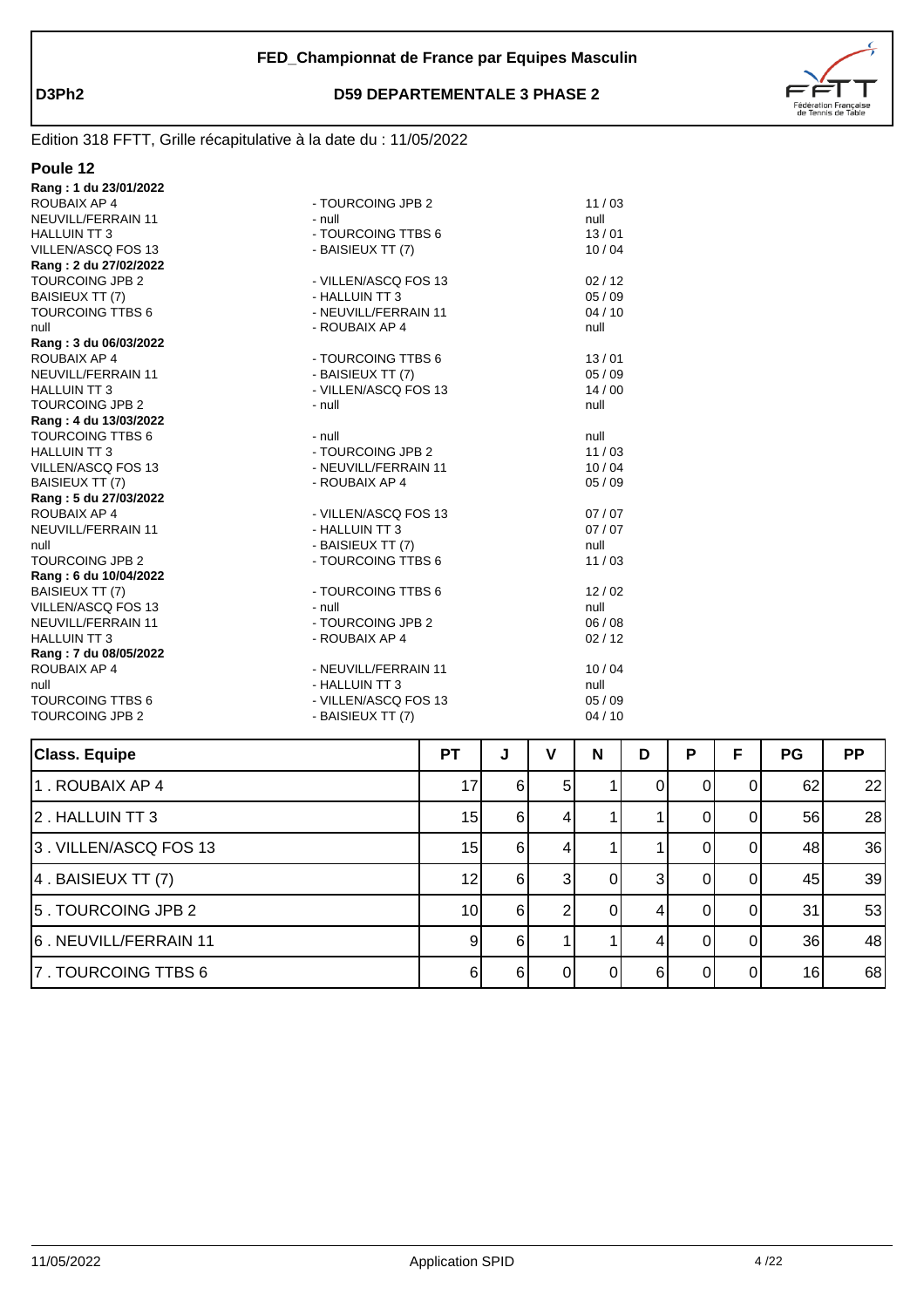

| Poule |  |
|-------|--|
|       |  |

| Rang: 1 du 23/01/2022                                |                                      |                |
|------------------------------------------------------|--------------------------------------|----------------|
| ORCHIES AL (16) - REC SAMEDI 17H                     | - DOUAI TT 8                         | 05/09          |
| <b>COURCHELETTES 5</b>                               | - ROOST-WARENDIN 9                   | 04/10          |
| <b>MONTIGNY/OSTREV 4</b>                             | - BRUILLE CTT 10                     | 05/09          |
| AIX PPEEP 2                                          | - AUBY ETT 5                         | 07/07          |
| Rang: 2 du 27/02/2022                                |                                      |                |
| <b>DOUAI TT 8</b>                                    | - AIX PPEEP 2                        | 14/P           |
| <b>AUBY ETT 5</b>                                    | - MONTIGNY/OSTREV 4                  | 09/05          |
| <b>BRUILLE CTT 10</b>                                | - COURCHELETTES 5                    | 07/07          |
| ROOST-WARENDIN 9                                     | - ORCHIES AL (16) - REC SAMEDI 17H   | 13/01          |
| Rang: 3 du 06/03/2022                                |                                      |                |
| ORCHIES AL (16) - REC SAMEDI 17H                     | - BRUILLE CTT 10                     | 05/09          |
| <b>COURCHELETTES 5</b>                               | - AUBY ETT 5                         | 06/08          |
| <b>MONTIGNY/OSTREV 4</b>                             | - AIX PPEEP 2                        | 04/10          |
| <b>DOUAI TT 8</b>                                    | - ROOST-WARENDIN 9                   | 07/07          |
|                                                      |                                      |                |
| Rang: 4 du 13/03/2022<br><b>BRUILLE CTT 10</b>       | - ROOST-WARENDIN 9                   | 04/10          |
| <b>MONTIGNY/OSTREV 4</b>                             | - DOUAI TT 8                         | 04/10          |
| AIX PPEEP 2                                          | - COURCHELETTES 5                    | 11/03          |
| <b>AUBY ETT 5</b>                                    | - ORCHIES AL (16) - REC SAMEDI 17H   | 10/04          |
| Rang: 5 du 27/03/2022                                |                                      |                |
| ORCHIES AL (16) - REC SAMEDI 17H                     | - AIX PPEEP 2                        | 01/13          |
| <b>COURCHELETTES 5</b>                               | - MONTIGNY/OSTREV 4                  | 05/09          |
| ROOST-WARENDIN 9                                     | - AUBY ETT 5                         | 09/05          |
| <b>DOUAI TT 8</b>                                    | - BRUILLE CTT 10                     | 08/06          |
|                                                      |                                      |                |
| Rang: 6 du 10/04/2022<br><b>AUBY ETT 5</b>           | - BRUILLE CTT 10                     | 03/11          |
| AIX PPEEP 2                                          | - ROOST-WARENDIN 9                   | 08/06          |
| <b>COURCHELETTES 5</b>                               | - DOUAI TT 8                         |                |
| MONTIGNY/OSTREV 4                                    |                                      | 01/13          |
|                                                      | - ORCHIES AL (16) - REC SAMEDI 17H   | 07/07          |
| Rang: 7 du 08/05/2022                                |                                      |                |
| ORCHIES AL (16) - REC SAMEDI 17H<br>ROOST-WARENDIN 9 | - COURCHELETTES 5                    | 06/08<br>12/02 |
| <b>BRUILLE CTT 10</b>                                | - MONTIGNY/OSTREV 4<br>- AIX PPEEP 2 | 06/08          |
|                                                      | - AUBY ETT 5                         |                |
| <b>DOUAI TT 8</b>                                    |                                      | 12/02          |

| <b>Class. Equipe</b>                | <b>PT</b>       | J | v              | N | D | P | F  | <b>PG</b> | <b>PP</b> |
|-------------------------------------|-----------------|---|----------------|---|---|---|----|-----------|-----------|
| 1. DOUAI TT 8                       | 20              |   | -61            |   |   |   |    | 73        | 25        |
| 2. ROOST-WARENDIN 9                 | 18              |   | 5 <sup>1</sup> |   |   |   |    | 67        | 31        |
| 3. AIX PPEEP 2                      | 17              |   | 5 <sup>1</sup> |   | 0 |   |    | 57        | 41        |
| 4. BRUILLE CTT 10                   | 14              |   | 3I             |   | 3 |   |    | 52        | 46        |
| $ 5$ . AUBY ETT $5$                 | 14              |   | 3I             |   | 3 |   |    | 44        | 54        |
| 6. MONTIGNY/OSTREV 4                | 10 <sup>1</sup> |   |                |   | 5 |   | ΩI | 36        | 62        |
| 7. COURCHELETTES 5                  | 10I             |   |                |   | 5 |   | ΩI | 34        | 64        |
| 8. ORCHIES AL (16) - REC SAMEDI 17H | 8 <sup>1</sup>  |   |                |   | 6 |   | ΩI | 29        | 69        |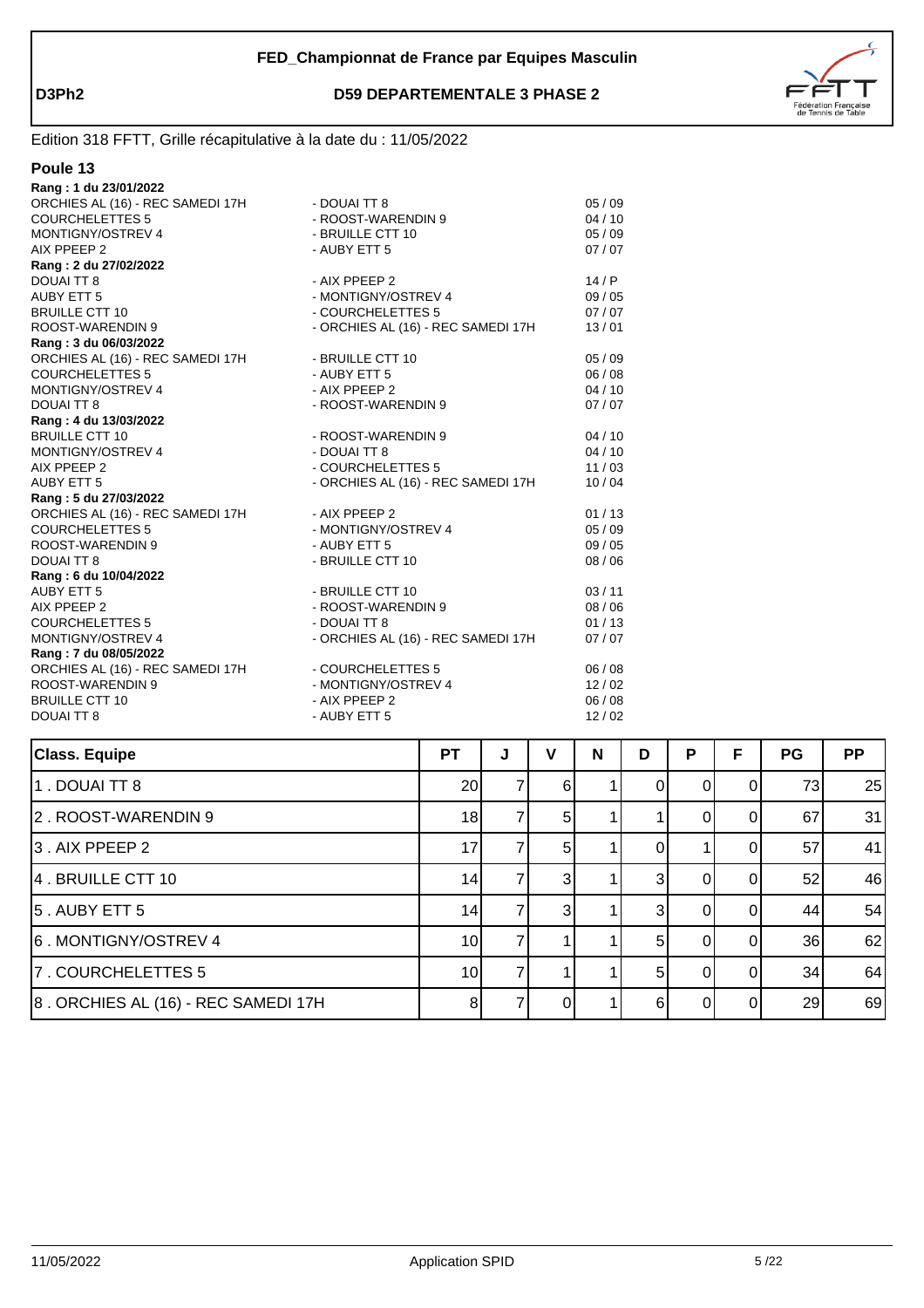

#### **Poule 14**

| - ANICHE TT 5                                         | 07/07 |
|-------------------------------------------------------|-------|
| - MERIGNIES T.T. 1                                    | 00/14 |
| LEWARDE PPC (8) - REC SAMEDI 17H<br>- GUESNAIN ATT 3  | 06/08 |
| - FAUMONT AS 3                                        | 07/07 |
|                                                       |       |
| - SIN LE NOBLE 11                                     | 11/03 |
| - LEWARDE PPC (8) - REC SAMEDI 17H                    | 09/05 |
| - ROOST-WARENDIN 11                                   | 09/05 |
| - AUBY ETT 4                                          | 11/03 |
|                                                       |       |
| - GUESNAIN ATT 3                                      | 05/09 |
| - FAUMONT AS 3                                        | 10/04 |
| LEWARDE PPC (8) - REC SAMEDI 17H<br>- SIN LE NOBLE 11 | 05/09 |
| - MERIGNIES T.T. 1                                    | 01/13 |
|                                                       |       |
| - MERIGNIES T.T. 1                                    | 02/12 |
| LEWARDE PPC (8) - REC SAMEDI 17H<br>- ANICHE TT 5     | 05/09 |
| - ROOST-WARENDIN 11                                   | 08/06 |
| - AUBY ETT 4                                          | 03/11 |
|                                                       |       |
| - SIN LE NOBLE 11                                     | 09/05 |
| - LEWARDE PPC (8) - REC SAMEDI 17H                    | 06/08 |
| - FAUMONT AS 3                                        | 11/03 |
| - GUESNAIN ATT 3                                      | 10/04 |
|                                                       |       |
| - GUESNAIN ATT 3                                      | 12/02 |
| - MERIGNIES T.T. 1                                    | 00/14 |
| - ANICHE TT 5                                         | 02/10 |
| - AUBY ETT 4                                          | 05/09 |
|                                                       |       |
| - ROOST-WARENDIN 11                                   | 11/03 |
| - LEWARDE PPC (8) - REC SAMEDI 17H                    | 14/00 |
| - SIN LE NOBLE 11                                     | 06/08 |
| - FAUMONT AS 3                                        | 10/04 |
|                                                       |       |

| <b>Class. Equipe</b>                | <b>PT</b> | J | v              | N | D | P | F  | PG | <b>PP</b> |
|-------------------------------------|-----------|---|----------------|---|---|---|----|----|-----------|
| 1. MERIGNIES T.T. 1                 | 21        |   |                | 0 | O |   |    | 89 | 9         |
| 2. ANICHE TT 5                      | 18        |   | 5 <sup>1</sup> |   |   |   |    | 58 | 38        |
| 3. AUBY ETT 4                       | 16        |   |                |   |   |   |    | 55 | 43        |
| 4. SIN LE NOBLE 11                  | 14        |   | 31             |   | 3 |   |    | 40 | 58        |
| 5. GUESNAIN ATT 3                   | 13        |   | 31             |   |   |   |    | 40 | 58        |
| 6. FAUMONT AS 3                     | 12        |   |                |   | 4 |   | ΩI | 42 | 56        |
| 7. LEWARDE PPC (8) - REC SAMEDI 17H | 9         |   |                | 0 | 6 | O | ΩI | 34 | 64        |
| 8. ROOST-WARENDIN 11                | 9         |   |                | 0 | 6 |   | ΩI | 32 | 64        |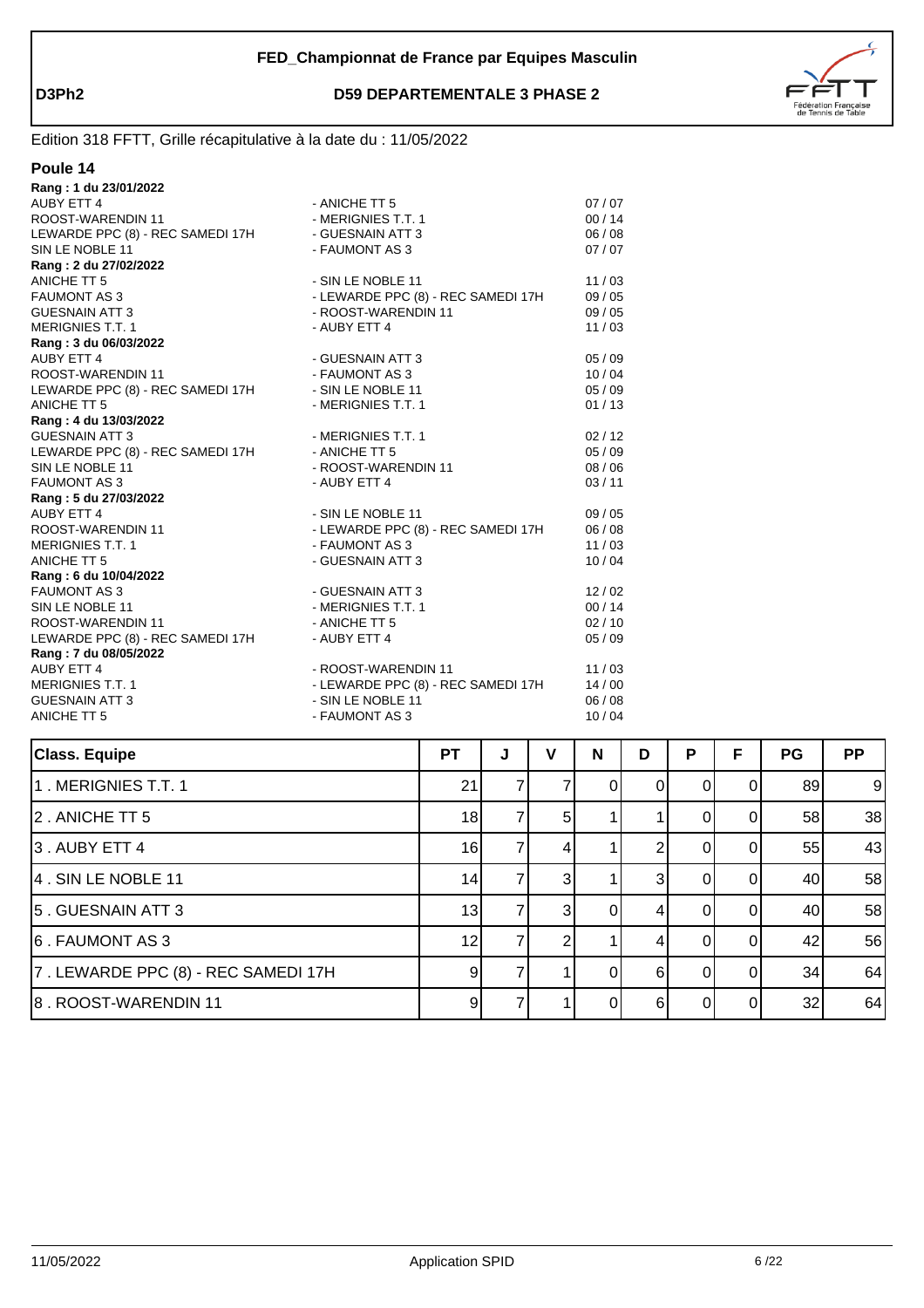

| Poule |  |  |
|-------|--|--|
|       |  |  |

| Rang: 1 du 23/01/2022             |                                     |       |
|-----------------------------------|-------------------------------------|-------|
| AUBY ETT 3                        | - ROOST-WARENDIN (12)               | 13/01 |
| <b>BRUILLE CTT 11</b>             | - CUINCY ATT 3                      | 06/08 |
| <b>FLINES/RACHES 7</b>            | - CAP EN PEV TT $(9)$               | 11/03 |
| DOUAI TT 7                        | - ORCHIES AL 15 - RECOIT SAMEDI 17h | 11/03 |
| Rang: 2 du 27/02/2022             |                                     |       |
| ROOST-WARENDIN (12)               | - DOUAI TT 7                        | 00/14 |
| ORCHIES AL 15 - RECOIT SAMEDI 17h | - FLINES/RACHES 7                   | 14/F  |
| CAP EN PEV TT (9)                 | - BRUILLE CTT 11                    | 08/06 |
| <b>CUINCY ATT 3</b>               | - AUBY ETT 3                        | 00/14 |
| Rang: 3 du 06/03/2022             |                                     |       |
| AUBY ETT 3                        | - CAP EN PEV TT $(9)$               | 13/01 |
| <b>BRUILLE CTT 11</b>             | - ORCHIES AL 15 - RECOIT SAMEDI 17h | 07/07 |
| <b>FLINES/RACHES 7</b>            | - DOUAI TT 7                        | 05/09 |
| ROOST-WARENDIN (12)               | - CUINCY ATT 3                      | 06/08 |
| Rang: 4 du 13/03/2022             |                                     |       |
| CAP EN PEV TT (9)                 | - CUINCY ATT 3                      | 05/09 |
| <b>FLINES/RACHES 7</b>            | - ROOST-WARENDIN (12)               | 12/02 |
| DOUAI TT 7                        | - BRUILLE CTT 11                    | 14/00 |
| ORCHIES AL 15 - RECOIT SAMEDI 17h | - AUBY ETT 3                        | 01/13 |
| Rang: 5 du 27/03/2022             |                                     |       |
| AUBY ETT 3                        | - DOUAI TT 7                        | 02/12 |
| <b>BRUILLE CTT 11</b>             | - FLINES/RACHES 7                   | 04/10 |
| <b>CUINCY ATT 3</b>               | - ORCHIES AL 15 - RECOIT SAMEDI 17h | 12/02 |
| ROOST-WARENDIN (12)               | - CAP EN PEV TT $(9)$               | 09/05 |
| Rang: 6 du 10/04/2022             |                                     |       |
| ORCHIES AL 15 - RECOIT SAMEDI 17h | - CAP EN PEV TT (9)                 | 04/10 |
| DOUAI TT 7                        | - CUINCY ATT 3                      | 12/02 |
| <b>BRUILLE CTT 11</b>             | - ROOST-WARENDIN (12)               | 11/03 |
| <b>FLINES/RACHES 7</b>            | - AUBY ETT 3                        | 02/12 |
| Rang: 7 du 08/05/2022             |                                     |       |
| <b>AUBY ETT 3</b>                 | - BRUILLE CTT 11                    | 13/01 |
| <b>CUINCY ATT 3</b>               | - FLINES/RACHES 7                   | 09/05 |
| CAP EN PEV TT (9)                 | - DOUAI TT 7                        | 03/11 |
| ROOST-WARENDIN (12)               | - ORCHIES AL 15 - RECOIT SAMEDI 17h | 01/13 |
|                                   |                                     |       |

| <b>Class. Equipe</b>                 | <b>PT</b>       | J | v              | N | D | P | F        | <b>PG</b> | <b>PP</b> |
|--------------------------------------|-----------------|---|----------------|---|---|---|----------|-----------|-----------|
| 1. DOUAI TT 7                        | 21              |   |                |   |   |   |          | 83        | 15        |
| 2. AUBY ETT 3                        | 19              |   | 6              | O |   |   |          | 80        | 18        |
| 3. CUINCY ATT 3                      | 17              |   | 5 <sup>1</sup> |   |   |   |          | 48        | 50        |
| 4. FLINES/RACHES 7                   | 12 <sub>1</sub> |   | $\mathbf{3}$   |   | 3 |   |          | 45        | 53        |
| 5. ORCHIES AL 15 - RECOIT SAMEDI 17h | 12              |   |                |   |   |   | 0        | 44        | 54        |
| $ 6$ . CAP EN PEV TT $(9)$           | 11              |   |                | 0 | 5 | 0 | $\Omega$ | 35        | 63        |
| 7. BRUILLE CTT 11                    | 10 <sup>1</sup> |   |                |   | 5 |   |          | 35        | 63        |
| 8. ROOST-WARENDIN (12)               | 9               |   |                |   | 6 |   | $\Omega$ | 22        | 76        |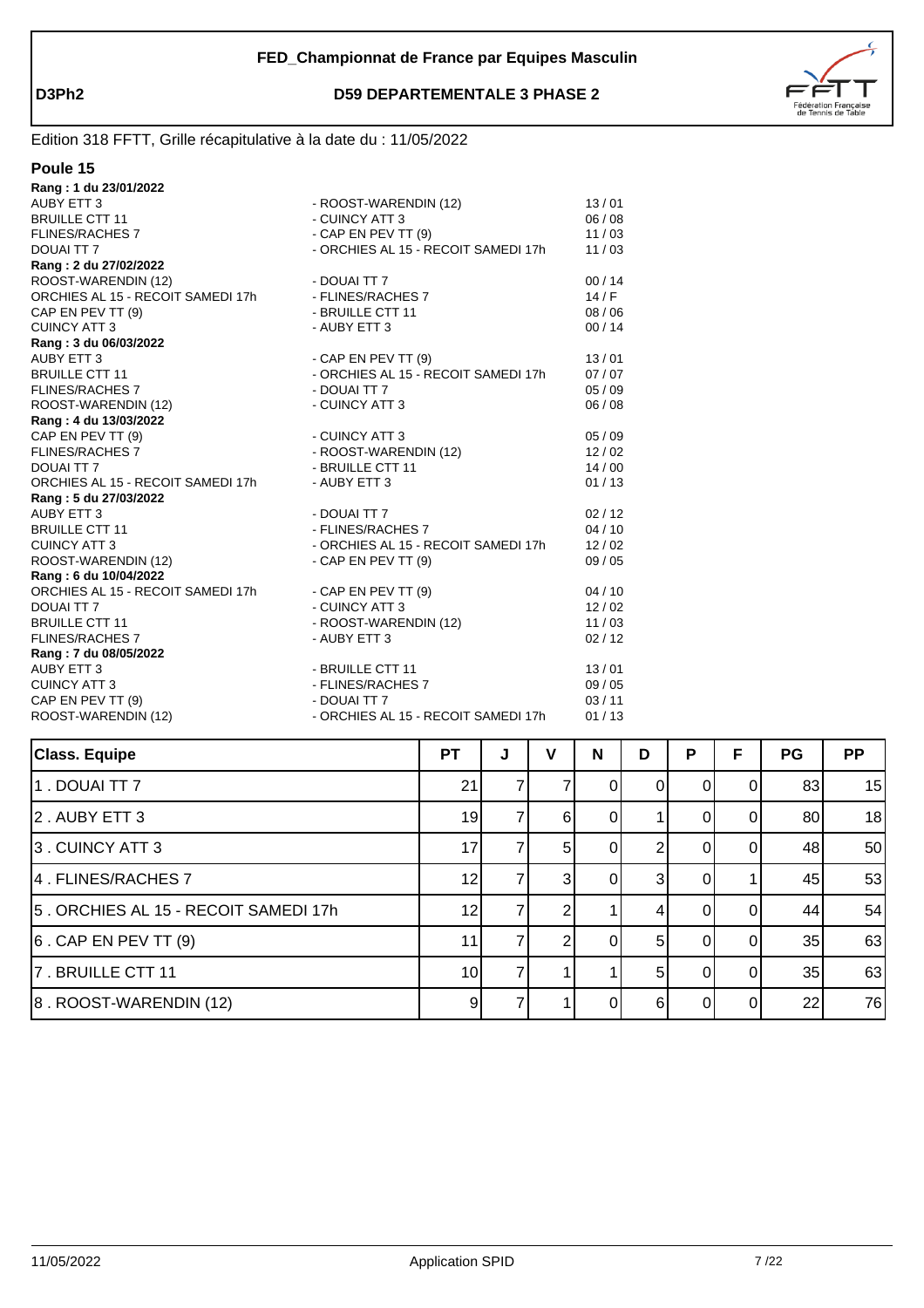



| Rang: 1 du 23/01/2022       |                               |       |
|-----------------------------|-------------------------------|-------|
| <b>ESCAUDOEUVRES 6</b>      | - null                        | null  |
| CAMBRAI CP (3)              | - PROVILLE ASL 10             | 10/04 |
| <b>INCHY-BEAUMONT 4</b>     | - FONTAINE/DAME 2             | 07/07 |
| CLARY TT 3 - REC SAMEDI 17H | - RAILLENCOUR/OLL 6           | 03/11 |
| Rang: 2 du 27/02/2022       |                               |       |
| null                        | - CLARY TT 3 - REC SAMEDI 17H | null  |
| RAILLENCOUR/OLL 6           | - INCHY-BEAUMONT 4            | 13/01 |
| FONTAINE/DAME 2             | - CAMBRAI CP (3)              | 03/11 |
| PROVILLE ASL 10             | - ESCAUDOEUVRES 6             | P/14  |
| Rang: 3 du 06/03/2022       |                               |       |
| <b>ESCAUDOEUVRES 6</b>      | - FONTAINE/DAME 2             | 08/06 |
| CAMBRAI CP (3)              | - RAILLENCOUR/OLL 6           | 11/03 |
| <b>INCHY-BEAUMONT 4</b>     | - CLARY TT 3 - REC SAMEDI 17H | 06/08 |
| null                        | - PROVILLE ASL 10             | null  |
| Rang: 4 du 13/03/2022       |                               |       |
| FONTAINE/DAME 2             | - PROVILLE ASL 10             | 03/11 |
| <b>INCHY-BEAUMONT 4</b>     | - null                        | null  |
| CLARY TT 3 - REC SAMEDI 17H | - CAMBRAI CP (3)              | 04/10 |
| RAILLENCOUR/OLL 6           | - ESCAUDOEUVRES 6             | 09/05 |
| Rang: 5 du 27/03/2022       |                               |       |
| <b>ESCAUDOEUVRES 6</b>      | - CLARY TT 3 - REC SAMEDI 17H | 07/07 |
| CAMBRAI CP (3)              | - INCHY-BEAUMONT 4            | 14/00 |
| PROVILLE ASL 10             | - RAILLENCOUR/OLL 6           | 07/07 |
| null                        | - FONTAINE/DAME 2             | null  |
| Rang: 6 du 10/04/2022       |                               |       |
| RAILLENCOUR/OLL 6           | - FONTAINE/DAME 2             | 10/04 |
| CLARY TT 3 - REC SAMEDI 17H | - PROVILLE ASL 10             | 14/F  |
| CAMBRAI CP (3)              | - null                        | null  |
| <b>INCHY-BEAUMONT 4</b>     | - ESCAUDOEUVRES 6             | 05/09 |
| Rang: 7 du 08/05/2022       |                               |       |
| <b>ESCAUDOEUVRES 6</b>      | - CAMBRAI CP (3)              | 02/12 |
| PROVILLE ASL 10             | - INCHY-BEAUMONT 4            | 10/04 |
| FONTAINE/DAME 2             | - CLARY TT 3 - REC SAMEDI 17H | 00/14 |
| null                        | - RAILLENCOUR/OLL 6           | null  |
|                             |                               |       |

| <b>Class. Equipe</b>            | <b>PT</b>       | J              | v              | N | D  | Ρ | F  | <b>PG</b> | <b>PP</b> |
|---------------------------------|-----------------|----------------|----------------|---|----|---|----|-----------|-----------|
| $1$ . CAMBRAI CP $(3)$          | 18              | 6              | 6              |   |    |   |    | 68        | 16        |
| 2. RAILLENCOUR/OLL 6            | 15              | 61             | 4              |   |    | 0 | U  | 53        | 31        |
| 3 . CLARY TT 3 - REC SAMEDI 17H | 13              | 6 <sup>1</sup> | 3 <sup>l</sup> |   |    |   |    | 50        | 34        |
| 4 . ESCAUDOEUVRES 6             | 13 <sup>1</sup> | 6              |                |   |    |   |    | 45        | 39        |
| 5 . PROVILLE ASL 10             | 9               | 6              |                |   |    |   |    | 32        | 52        |
| 6. INCHY-BEAUMONT 4             |                 | 6              |                |   | 5  |   |    | 23        | 61        |
| 7. FONTAINE/DAME 2              |                 | 6              | 0              |   | 51 | 0 | ΩI | 23        | 61        |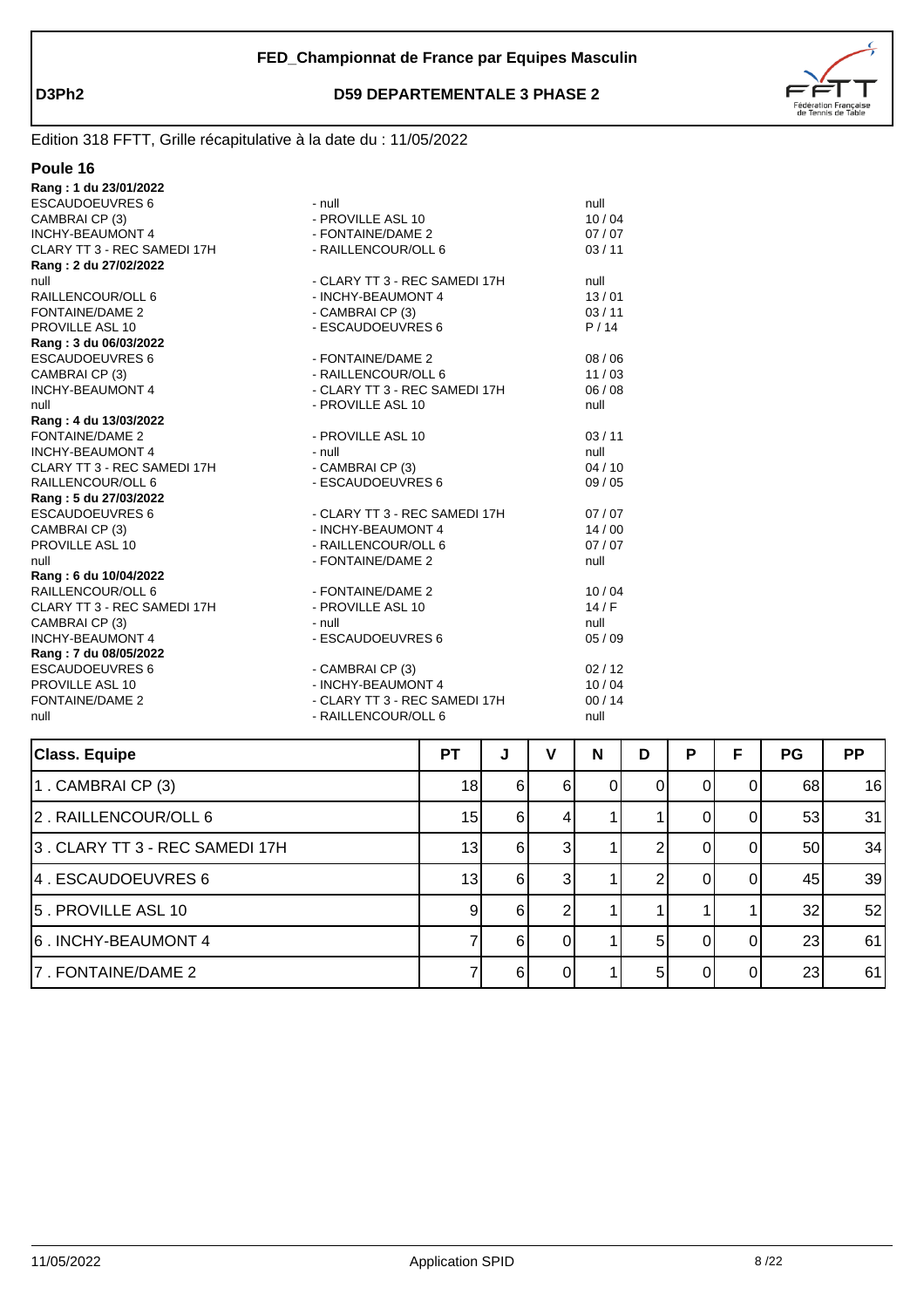

| Rang: 1 du 23/01/2022 |                     |       |
|-----------------------|---------------------|-------|
| RAILLENCOUR/OLL 5     | - LE CATEAU CJTT 4  | 07/07 |
| ST HILAIRE/CAMB 4     | - SOLESMES TT 4     | 09/05 |
| PROVILLE ASL 11       | - CAUDRY CP 9       | 14/00 |
| <b>VIESLY TT 2</b>    | $-$ null            | null  |
| Rang: 2 du 27/02/2022 |                     |       |
| LE CATEAU CJTT 4      | - VIESLY TT 2       | 07/07 |
| null                  | - PROVILLE ASL 11   | null  |
| CAUDRY CP 9           | - ST HILAIRE/CAMB 4 | 10/04 |
| SOLESMES TT 4         | - RAILLENCOUR/OLL 5 | 04/10 |
| Rang: 3 du 06/03/2022 |                     |       |
| RAILLENCOUR/OLL 5     | - CAUDRY CP 9       | 11/03 |
| ST HILAIRE/CAMB 4     | - null              | null  |
| PROVILLE ASL 11       | - VIESLY TT 2       | 12/02 |
| LE CATEAU CJTT 4      | - SOLESMES TT 4     | 12/02 |
| Rang: 4 du 13/03/2022 |                     |       |
| CAUDRY CP 9           | - SOLESMES TT 4     | 14/00 |
| PROVILLE ASL 11       | - LE CATEAU CJTT 4  | 12/02 |
| <b>VIESLY TT 2</b>    | - ST HILAIRE/CAMB 4 | 09/05 |
| null                  | - RAILLENCOUR/OLL 5 | null  |
| Rang: 5 du 27/03/2022 |                     |       |
| RAILLENCOUR/OLL 5     | - VIESLY TT 2       | 07/07 |
| ST HILAIRE/CAMB 4     | - PROVILLE ASL 11   | 00/14 |
| SOLESMES TT 4         | - null              | null  |
| LE CATEAU CJTT 4      | - CAUDRY CP 9       | 07/07 |
| Rang: 6 du 10/04/2022 |                     |       |
| null                  | - CAUDRY CP 9       | null  |
| <b>VIESLY TT 2</b>    | - SOLESMES TT 4     | 14/F  |
| ST HILAIRE/CAMB 4     | - LE CATEAU CJTT 4  | 00/14 |
| PROVILLE ASL 11       | - RAILLENCOUR/OLL 5 | 10/04 |
| Rang: 7 du 08/05/2022 |                     |       |
| RAILLENCOUR/OLL 5     | - ST HILAIRE/CAMB 4 | 14/00 |
| SOLESMES TT 4         | - PROVILLE ASL 11   | 02/10 |
| CAUDRY CP 9           | - VIESLY TT 2       | 10/04 |
| LE CATEAU CJTT 4      | - null              | null  |
|                       |                     |       |

| <b>Class. Equipe</b> | <b>PT</b> | J        | v  | N | D  | P  | F        | <b>PG</b> | <b>PP</b> |
|----------------------|-----------|----------|----|---|----|----|----------|-----------|-----------|
| 1. PROVILLE ASL 11   | 18        | 6        | 61 | 0 | 0  | 01 | 0        | 72        | 10        |
| 2. RAILLENCOUR/OLL 5 | 14        | 6        |    |   |    |    | 0        | 53        | 31        |
| 3. LE CATEAU CJTT 4  | 13        | $6 \mid$ |    | 3 |    |    | ΩI       | 49        | 35        |
| 4. CAUDRY CP 9       | 13        | 6        | 31 |   |    |    | ΩI       | 44        | 40        |
| 5. VIESLY TT 2       | 12        | 6        |    |   |    |    | $\Omega$ | 43        | 41        |
| 6. ST HILAIRE/CAMB 4 | 8         | $6 \mid$ |    |   | 51 |    | $\Omega$ | 18        | 66        |
| 7. SOLESMES TT 4     | 5         | $6 \mid$ | ΩI |   | 51 |    |          | 13        | 69        |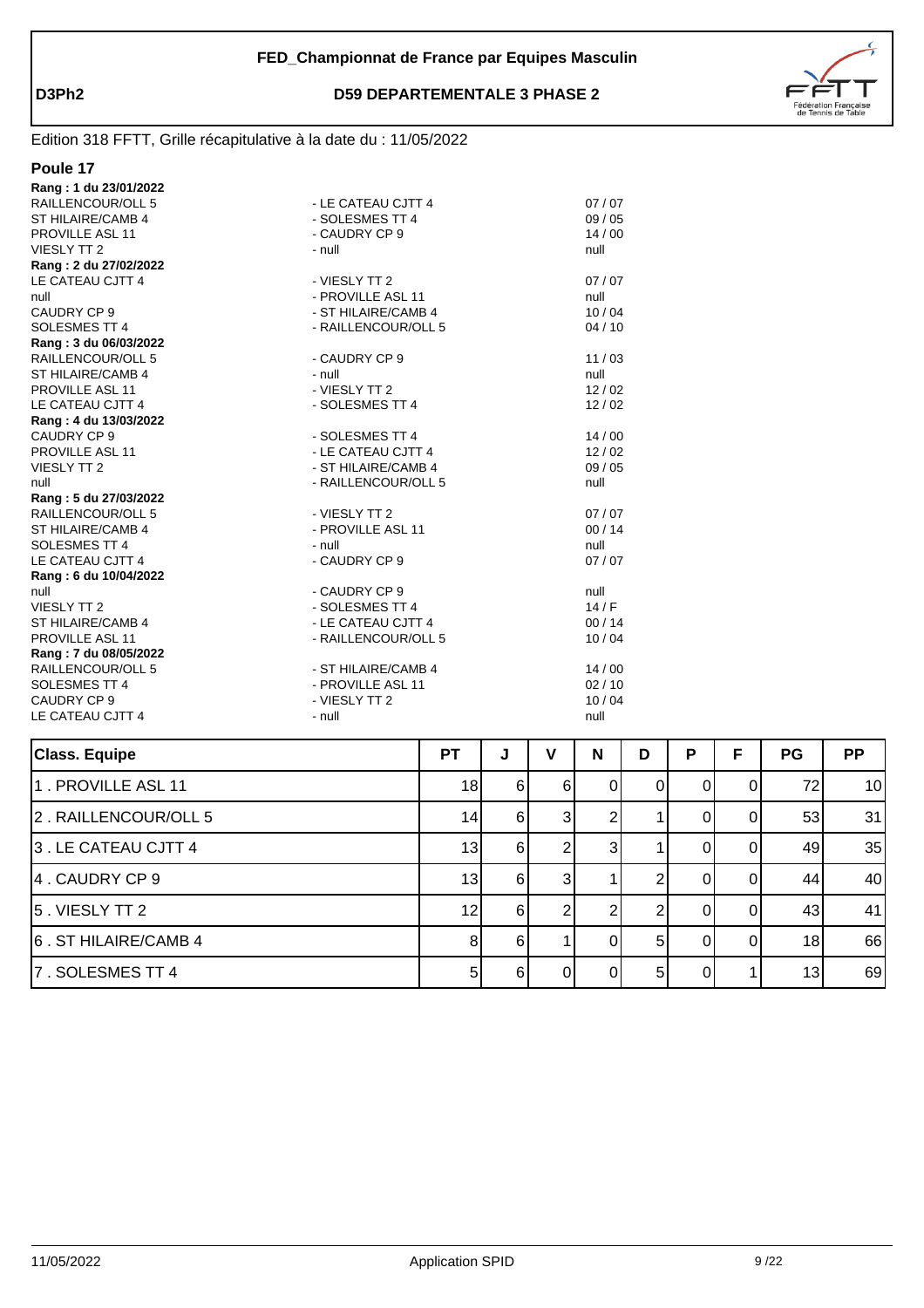

| Poule 18 |  |
|----------|--|
|          |  |

| Rang: 1 du 23/01/2022             |                                     |       |
|-----------------------------------|-------------------------------------|-------|
| FRESNES/ESCAUT 4                  | - SAINT-AMAND TT 4                  | 09/05 |
| DOUCHY TTC 1                      | - LECELLES TT 7                     | 11/03 |
| ROOST-WARENDIN 10                 | - HERGNIES CTT 9                    | 10/04 |
| TRITH ST LEGER 8 - REC SAMEDI 14H | - ORCHIES AL 14 - REC SAMEDI 17H    | 10/04 |
| Rang: 2 du 27/02/2022             |                                     |       |
| SAINT-AMAND TT 4                  | - TRITH ST LEGER 8 - REC SAMEDI 14H | 01/13 |
| ORCHIES AL 14 - REC SAMEDI 17H    | - ROOST-WARENDIN 10                 | 01/13 |
| <b>HERGNIES CTT 9</b>             | - DOUCHY TTC 1                      | 06/08 |
| <b>LECELLES TT 7</b>              | - FRESNES/ESCAUT 4                  | 10/04 |
| Rang: 3 du 06/03/2022             |                                     |       |
| FRESNES/ESCAUT 4                  | - HERGNIES CTT 9                    | 02/11 |
| <b>DOUCHY TTC 1</b>               | - ORCHIES AL 14 - REC SAMEDI 17H    | 04/10 |
| ROOST-WARENDIN 10                 | - TRITH ST LEGER 8 - REC SAMEDI 14H | 09/05 |
| SAINT-AMAND TT 4                  | - LECELLES TT 7                     | 11/03 |
| Rang: 4 du 13/03/2022             |                                     |       |
| <b>HERGNIES CTT 9</b>             | - LECELLES TT 7                     | 05/09 |
| ROOST-WARENDIN 10                 | - SAINT-AMAND TT 4                  | 13/01 |
| TRITH ST LEGER 8 - REC SAMEDI 14H | - DOUCHY TTC 1                      | 09/05 |
| ORCHIES AL 14 - REC SAMEDI 17H    | - FRESNES/ESCAUT 4                  | 13/01 |
| Rang: 5 du 27/03/2022             |                                     |       |
| FRESNES/ESCAUT 4                  | - TRITH ST LEGER 8 - REC SAMEDI 14H | 00/09 |
| DOUCHY TTC 1                      | - ROOST-WARENDIN 10                 | 01/13 |
| LECELLES TT 7                     | - ORCHIES AL 14 - REC SAMEDI 17H    | 03/11 |
| SAINT-AMAND TT 4                  | - HERGNIES CTT 9                    | 06/08 |
| Rang: 6 du 10/04/2022             |                                     |       |
| ORCHIES AL 14 - REC SAMEDI 17H    | - HERGNIES CTT 9                    | 08/06 |
| TRITH ST LEGER 8 - REC SAMEDI 14H | - LECELLES TT 7                     | 09/05 |
| <b>DOUCHY TTC 1</b>               | - SAINT-AMAND TT 4                  | 10/04 |
| ROOST-WARENDIN 10                 | - FRESNES/ESCAUT 4                  | 13/01 |
| Rang: 7 du 08/05/2022             |                                     |       |
| FRESNES/ESCAUT 4                  | - DOUCHY TTC 1                      | 05/09 |
| <b>LECELLES TT 7</b>              | - ROOST-WARENDIN 10                 | 04/10 |
| <b>HERGNIES CTT 9</b>             | - TRITH ST LEGER 8 - REC SAMEDI 14H | 06/08 |
| SAINT-AMAND TT 4                  | - ORCHIES AL 14 - REC SAMEDI 17H    | 03/11 |
|                                   |                                     |       |

| <b>Class. Equipe</b>                 | <b>PT</b> | J | v  | N        | D  | Р | F  | <b>PG</b> | <b>PP</b> |
|--------------------------------------|-----------|---|----|----------|----|---|----|-----------|-----------|
| 1. ROOST-WARENDIN 10                 | 21        |   |    |          |    |   |    | 81        | 17        |
| 2. TRITH ST LEGER 8 - REC SAMEDI 14H | 19        |   | 61 |          |    |   |    | 63        | 30        |
| 3. ORCHIES AL 14 - REC SAMEDI 17H    | 17        |   | 51 | 01       |    | 0 | 01 | 58        | 40        |
| 14 . DOUCHY TTC 1                    | 15        |   | 4  | $\Omega$ | 31 | 0 | ΩI | 48        | 50        |
| 5. HERGNIES CTT 9                    | 11        |   |    | $\Omega$ | 51 | 0 | ΩI | 46        | 51        |
| 6. LECELLES TT 7                     | 11        |   |    | U        | 51 | O | ΩI | 37        | 61        |
| 7. SAINT-AMAND TT 4                  | 9         |   |    |          | 6  | ∩ |    | 31        | 67        |
| 8. FRESNES/ESCAUT 4                  | 9         |   |    |          | ี  |   |    | 22        | 70        |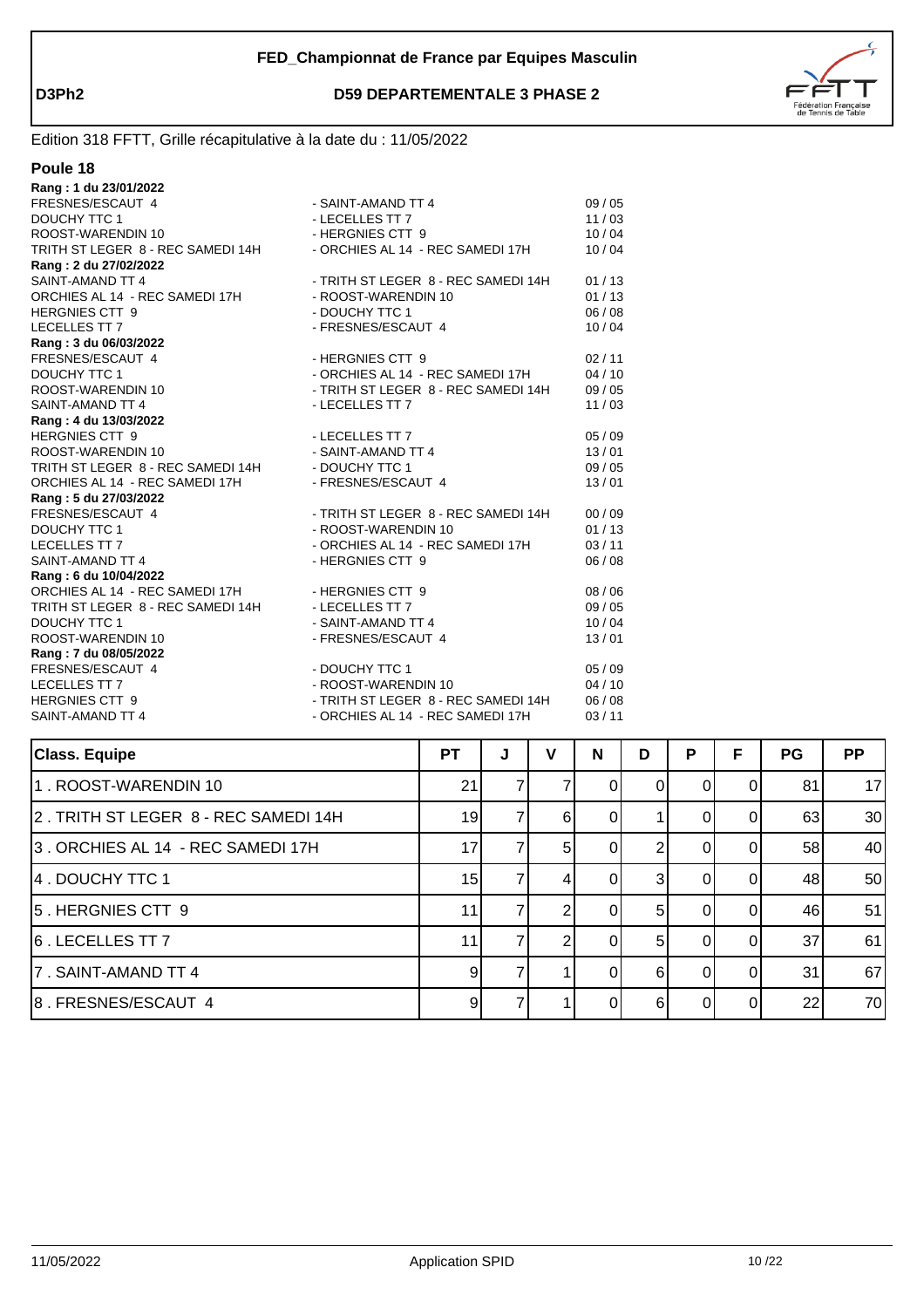

| Poule 19                 |                     |       |
|--------------------------|---------------------|-------|
| Rang: 1 du 23/01/2022    |                     |       |
| <b>MARLY TTM 1</b>       | - FAMARS TTS 2      | 14/00 |
| <b>HERGNIES CTT 10</b>   | - CONDE/ESCAUT 3    | 10/04 |
| ORCHIES AL 12            | - null              | null  |
| <b>VALENCIEN/USTT 12</b> | - HERIN USTT 4      | 04/10 |
| Rang: 2 du 27/02/2022    |                     |       |
| <b>FAMARS TTS 2</b>      | - VALENCIEN/USTT 12 | 14/F  |
| <b>HERIN USTT 4</b>      | - ORCHIES AL 12     | 11/03 |
| null                     | - HERGNIES CTT 10   | null  |
| CONDE/ESCAUT 3           | - MARLY TTM 1       | 05/09 |
| Rang: 3 du 06/03/2022    |                     |       |
| <b>MARLY TTM 1</b>       | - null              | null  |
| <b>HERGNIES CTT 10</b>   | - HERIN USTT 4      | 07/07 |
| ORCHIES AL 12            | - VALENCIEN/USTT 12 | 12/02 |
| <b>FAMARS TTS 2</b>      | - CONDE/ESCAUT 3    | 05/09 |
| Rang: 4 du 13/03/2022    |                     |       |
| null                     | - CONDE/ESCAUT 3    | null  |
| ORCHIES AL 12            | - FAMARS TTS 2      | 11/03 |
| <b>VALENCIEN/USTT 12</b> | - HERGNIES CTT 10   | 05/09 |
| <b>HERIN USTT 4</b>      | - MARLY TTM 1       | 09/05 |
| Rang: 5 du 27/03/2022    |                     |       |
| <b>MARLY TTM 1</b>       | - VALENCIEN/USTT 12 | 06/08 |
| <b>HERGNIES CTT 10</b>   | - ORCHIES AL 12     | 05/09 |
| CONDE/ESCAUT 3           | - HERIN USTT 4      | 00/14 |
| <b>FAMARS TTS 2</b>      | - null              | null  |
| Rang: 6 du 10/04/2022    |                     |       |
| <b>HERIN USTT 4</b>      | - null              | null  |
| <b>VALENCIEN/USTT 12</b> | - CONDE/ESCAUT 3    | 14/F  |
| <b>HERGNIES CTT 10</b>   | - FAMARS TTS 2      | 09/05 |
| ORCHIES AL 12            | - MARLY TTM 1       | 09/05 |
| Rang: 7 du 08/05/2022    |                     |       |
| <b>MARLY TTM 1</b>       | - HERGNIES CTT 10   | 03/11 |
| CONDE/ESCAUT 3           | - ORCHIES AL 12     | 01/13 |
| null                     | - VALENCIEN/USTT 12 | null  |
| <b>FAMARS TTS 2</b>      | - HERIN USTT 4      | 01/13 |

| <b>Class. Equipe</b> | <b>PT</b>       | J  | v              | N        | D              | P | F | <b>PG</b> | <b>PP</b> |
|----------------------|-----------------|----|----------------|----------|----------------|---|---|-----------|-----------|
| 1. HERIN USTT 4      | 17              | 6  | 51             |          |                |   |   | 64        | 20        |
| 2. ORCHIES AL 12     | 16              | 6  | 5 <sup>1</sup> | 0        |                |   |   | 57        | 27        |
| 3. HERGNIES CTT 10   | 15              | 6  | 4              |          |                |   |   | 51        | 33        |
| 4. MARLY TTM 1       | 10 <sup>1</sup> | 61 |                | $^{(1)}$ |                |   |   | 42        | 42        |
| 5. VALENCIEN/USTT 12 | 9               | 6  |                | 0        | 3              |   |   | 33        | 51        |
| 6. FAMARS TTS 2      | 8               | 6  |                |          | 5 <sup>1</sup> |   |   | 28        | 56        |
| 7. CONDE/ESCAUT 3    |                 | 61 |                |          |                |   |   | 19        | 65        |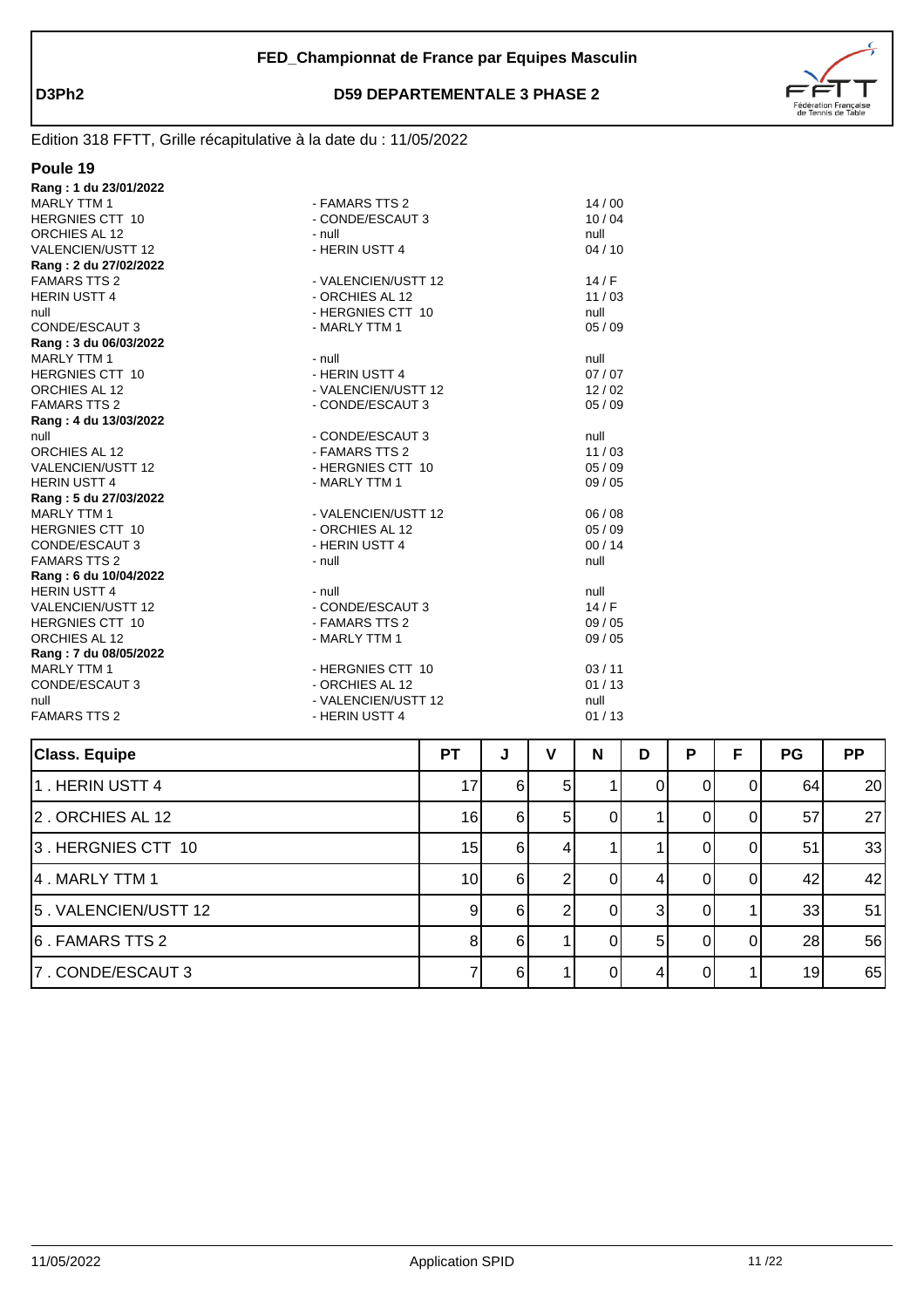

| I<br>ΠI |  |
|---------|--|
|         |  |

| <b>FUUITZ</b>             |                      |       |  |
|---------------------------|----------------------|-------|--|
| Rang: 1 du 23/01/2022     |                      |       |  |
| CAPPELLE/GRANDE 6         | - WORMHOUT AS TT (4) | 11/03 |  |
| TETEGHEM CTT 2            | - COUDEKERQ-BRCHE 7  | 09/05 |  |
| <b>DUNKERQUE TTAB 11</b>  | - BOURBOURG SCTT 9   | 11/03 |  |
| Rang: 2 du 27/02/2022     |                      |       |  |
| <b>WORMHOUT AS TT (4)</b> | - DUNKERQUE TTAB 11  | P/14  |  |
| <b>BOURBOURG SCTT 9</b>   | - TETEGHEM CTT 2     | 07/07 |  |
| <b>COUDEKERQ-BRCHE 7</b>  | - null               | null  |  |
| null                      | - CAPPELLE/GRANDE 6  | null  |  |
| Rang: 3 du 06/03/2022     |                      |       |  |
| CAPPELLE/GRANDE 6         | - COUDEKERQ-BRCHE 7  | 08/06 |  |
| null                      | - BOURBOURG SCTT 9   | null  |  |
| TETEGHEM CTT 2            | - DUNKERQUE TTAB 11  | 12/02 |  |
| <b>WORMHOUT AS TT (4)</b> | - null               | null  |  |
| Rang: 4 du 13/03/2022     |                      |       |  |
| <b>COUDEKERQ-BRCHE 7</b>  | - null               | null  |  |
| TETEGHEM CTT 2            | - WORMHOUT AS TT (4) | 11/03 |  |
| <b>DUNKERQUE TTAB 11</b>  | - null               | null  |  |
| <b>BOURBOURG SCTT 9</b>   | - CAPPELLE/GRANDE 6  | 01/13 |  |
| Rang: 5 du 27/03/2022     |                      |       |  |
| CAPPELLE/GRANDE 6         | - DUNKERQUE TTAB 11  | 07/07 |  |
| null                      | - TETEGHEM CTT 2     | null  |  |
| null                      | - BOURBOURG SCTT 9   | null  |  |
| <b>WORMHOUT AS TT (4)</b> | - COUDEKERQ-BRCHE 7  | 07/07 |  |
| Rang: 6 du 10/04/2022     |                      |       |  |
| <b>BOURBOURG SCTT 9</b>   | - COUDEKERQ-BRCHE 7  | 14/F  |  |
| <b>DUNKERQUE TTAB 11</b>  | - null               | null  |  |
| null                      | - WORMHOUT AS TT (4) | null  |  |
| TETEGHEM CTT 2            | - CAPPELLE/GRANDE 6  | 07/07 |  |
| Rang: 7 du 08/05/2022     |                      |       |  |
| CAPPELLE/GRANDE 6         | - null               | null  |  |
| null                      | - TETEGHEM CTT 2     | null  |  |
| <b>COUDEKERQ-BRCHE 7</b>  | - DUNKERQUE TTAB 11  | 10/04 |  |
| <b>WORMHOUT AS TT (4)</b> | - BOURBOURG SCTT 9   | 08/06 |  |
|                           |                      |       |  |

| <b>Class. Equipe</b>          | <b>PT</b>       | J              | ν | N | D | P | F  | <b>PG</b> | <b>PP</b> |
|-------------------------------|-----------------|----------------|---|---|---|---|----|-----------|-----------|
| 1. TETEGHEM CTT 2             | 13 <sub>l</sub> | -5 I           |   |   |   |   |    | 46        | 24        |
| 2. CAPPELLE/GRANDE 6          | 13              | 5 <sup>1</sup> |   |   |   |   |    | 46        | 24        |
| 3. DUNKERQUE TTAB 11          | 10              | -51            |   |   |   |   | 01 | 38        | 32        |
| 4. BOURBOURG SCTT 9           |                 | 51             |   |   |   |   |    | 31        | 39        |
| 5. COUDEKERQ-BRCHE 7          |                 | 5 <sup>1</sup> |   |   |   |   |    | 28        | 42        |
| $\vert$ 6. WORMHOUT AS TT (4) |                 | 5 <sub>1</sub> |   |   |   |   |    | 21        | 49        |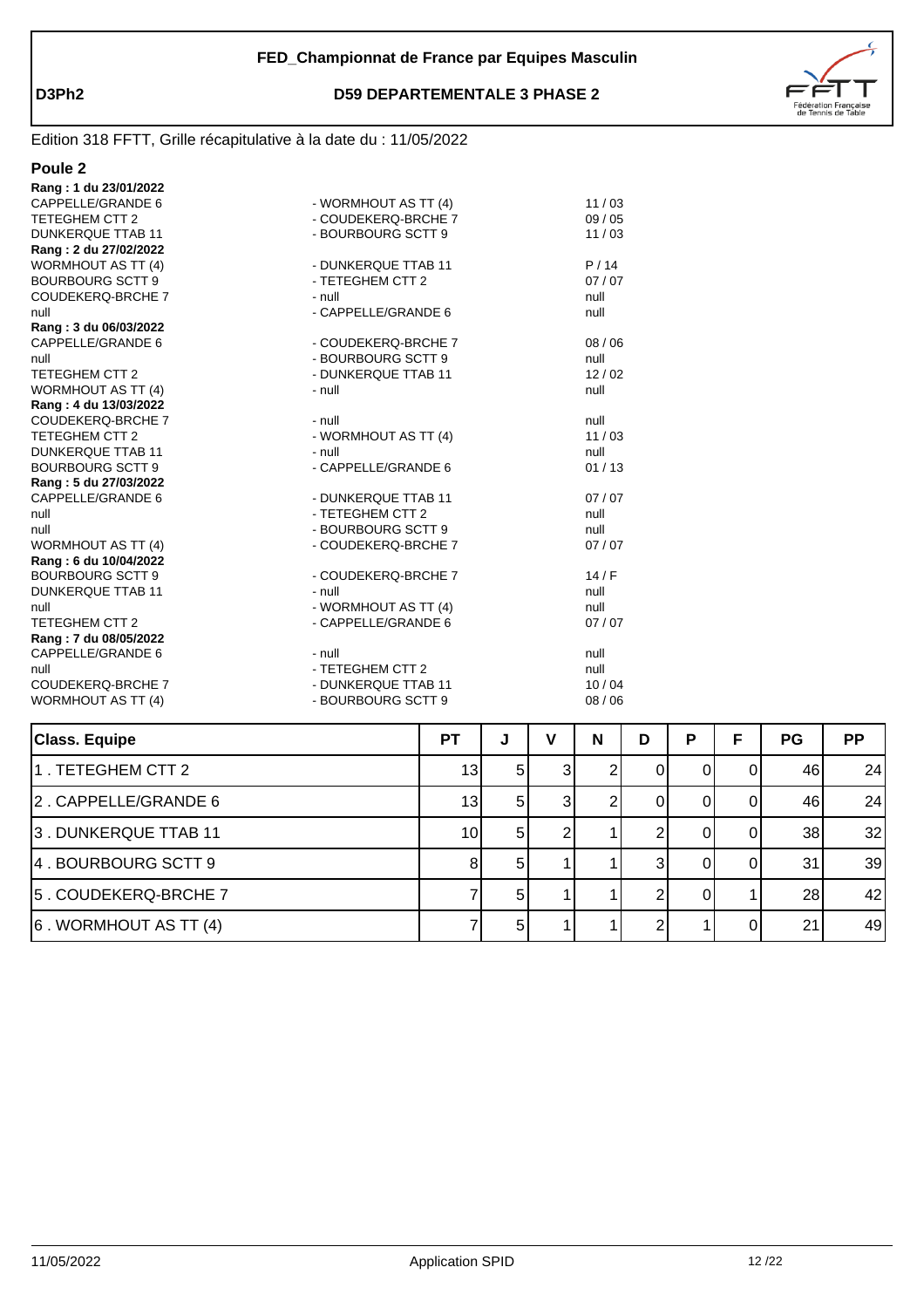

| Poule 20                 |                     |         |
|--------------------------|---------------------|---------|
| Rang: 1 du 23/01/2022    |                     |         |
| BAVAY TT 6               | - VALENCIEN/USTT 11 | 06/08   |
| QUIEVRECHAIN AS 5        | - ONNAING TT 8      | 10/04   |
| SEBOURG PPC 2            | - DOUCHY TTC 2      | 14/00   |
| <b>HERIN USTT 5</b>      | - VILLEREAU CDJ (3) | 05/09   |
| Rang: 2 du 27/02/2022    |                     |         |
| VALENCIEN/USTT 11        | - HERIN USTT 5      | 14/00   |
| VILLEREAU CDJ (3)        | - SEBOURG PPC 2     | 01/13   |
| <b>DOUCHY TTC 2</b>      | - QUIEVRECHAIN AS 5 | 03/11   |
| <b>ONNAING TT 8</b>      | - BAVAY TT 6        | 08/06   |
| Rang: 3 du 06/03/2022    |                     |         |
| BAVAY TT 6               | - DOUCHY TTC 2      | 09/05   |
| QUIEVRECHAIN AS 5        | - VILLEREAU CDJ (3) | 06/08   |
| SEBOURG PPC 2            | - HERIN USTT 5      | 14/00   |
| <b>VALENCIEN/USTT 11</b> | - ONNAING TT 8      | 09/05   |
| Rang: 4 du 13/03/2022    |                     |         |
| DOUCHY TTC 2             | - ONNAING TT 8      | 00/14   |
| SEBOURG PPC 2            | - VALENCIEN/USTT 11 | 07/07   |
| <b>HERIN USTT 5</b>      | - QUIEVRECHAIN AS 5 | 05/09   |
| VILLEREAU CDJ (3)        | - BAVAY TT 6        | 09/05   |
| Rang: 5 du 27/03/2022    |                     |         |
| <b>BAVAY TT 6</b>        | - HERIN USTT 5      | 11/03   |
| QUIEVRECHAIN AS 5        | - SEBOURG PPC 2     | 01/13   |
| <b>ONNAING TT 8</b>      | - VILLEREAU CDJ (3) | 07/07   |
| <b>VALENCIEN/USTT 11</b> | - DOUCHY TTC 2      | 14/00   |
| Rang: 6 du 10/04/2022    |                     |         |
| VILLEREAU CDJ (3)        | - DOUCHY TTC 2      | 12/02   |
| <b>HERIN USTT 5</b>      | - ONNAING TT 8      | 03/11   |
| QUIEVRECHAIN AS 5        | - VALENCIEN/USTT 11 | 00/14   |
| SEBOURG PPC 2            | - BAVAY TT 6        | 13/01   |
| Rang: 7 du 08/05/2022    |                     |         |
| <b>BAVAY TT 6</b>        | - QUIEVRECHAIN AS 5 | 09 / 05 |
| <b>ONNAING TT 8</b>      | - SEBOURG PPC 2     | 00/14   |
| DOUCHY TTC 2             | - HERIN USTT 5      | 05/09   |
| <b>VALENCIEN/USTT 11</b> | - VILLEREAU CDJ (3) | 14/00   |
|                          |                     |         |

| <b>Class. Equipe</b> | <b>PT</b>       | J | v              | N | D | P | F        | <b>PG</b> | <b>PP</b> |
|----------------------|-----------------|---|----------------|---|---|---|----------|-----------|-----------|
| 1. SEBOURG PPC 2     | 20 <sub>l</sub> |   | 6              |   | 0 | 0 | ΩI       | 88        | 10        |
| 2. VALENCIEN/USTT 11 | 20 <sub>l</sub> |   | 61             |   |   | O | $\Omega$ | 80        | 18        |
| 3. VILLEREAU CDJ (3) | 16              |   | 4              |   | ◠ |   |          | 46        | 52        |
| 4. ONNAING TT 8      | 14              |   | $\overline{3}$ |   | 3 |   |          | 49        | 49        |
| $5.$ BAVAY TT $6$    | 13              |   | 3 <sup>l</sup> | 0 |   |   |          | 47        | 51        |
| 6. QUIEVRECHAIN AS 5 | 13              |   | 3 <sup>l</sup> | 0 |   |   | 01       | 42        | 56        |
| 7. HERIN USTT 5      | 9               |   |                | 0 | 6 | 0 | ΩI       | 25        | 73        |
| 8. DOUCHY TTC 2      |                 |   | ΩI             | 0 |   | O | ΩI       | 15        | 83        |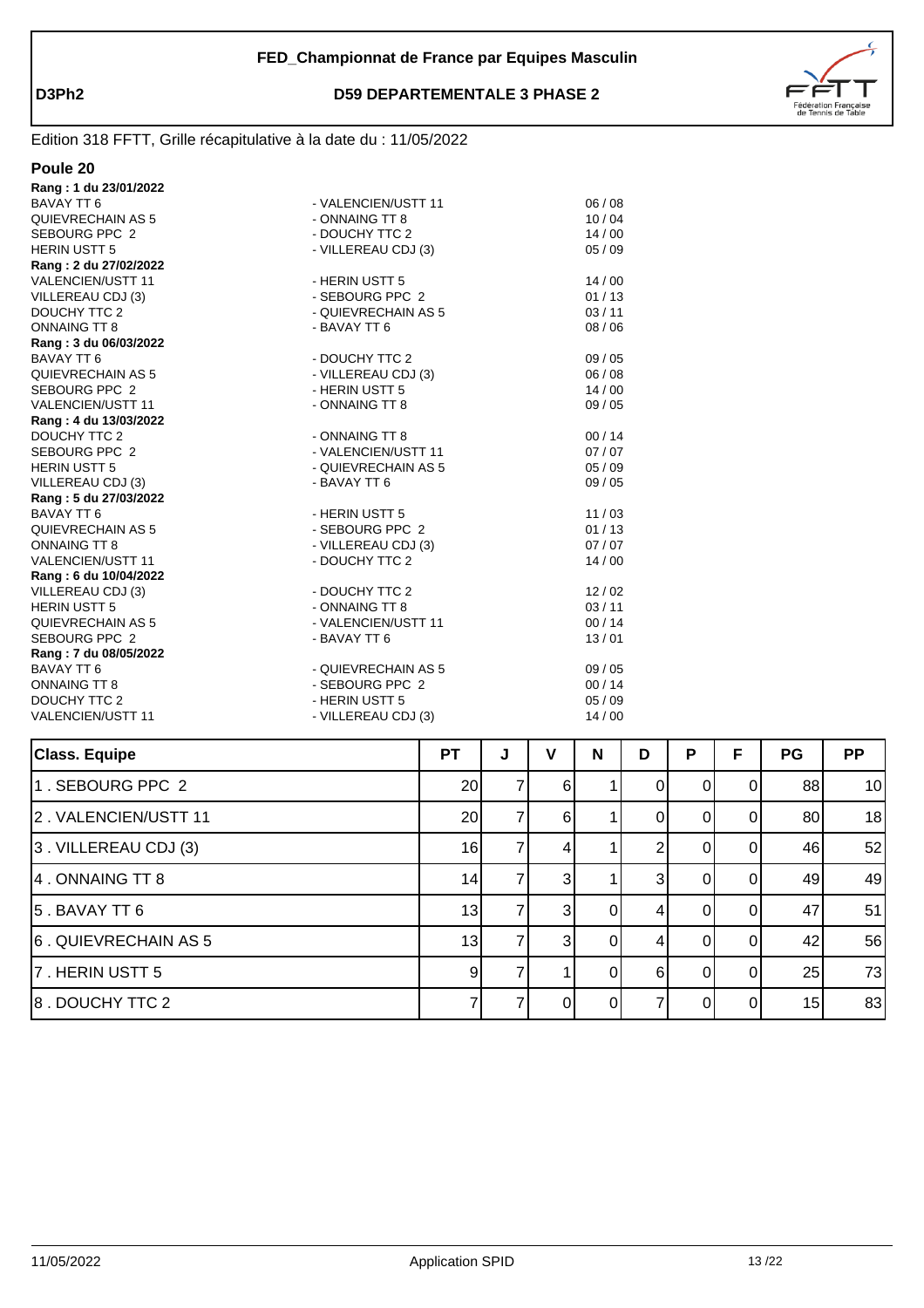



| Rang: 1 du 23/01/2022    |                           |       |
|--------------------------|---------------------------|-------|
| <b>SARS POTERI/BEU 3</b> | - LEVAL/SAMBRE US 7       | 11/03 |
| <b>BEAUFORT TT 3</b>     | - FOURMIES PPC 4          | 05/09 |
| TTGA 1 - REC SAMEDI 17h  | - MAUBEUGE UTT 4          | 10/04 |
| <b>LANDRECIES TTC 6</b>  | - ASSEVENT PPC 3          | 14/F  |
| Rang: 2 du 27/02/2022    |                           |       |
| LEVAL/SAMBRE US 7        | - LANDRECIES TTC 6        | 09/05 |
| <b>ASSEVENT PPC 3</b>    | - TTGA 1 - REC SAMEDI 17h | 07/07 |
| <b>MAUBEUGE UTT 4</b>    | - BEAUFORT TT 3           | 05/09 |
| <b>FOURMIES PPC 4</b>    | - SARS POTERI/BEU 3       | 10/04 |
| Rang: 3 du 06/03/2022    |                           |       |
| SARS POTERI/BEU 3        | - MAUBEUGE UTT 4          | 12/02 |
| <b>BEAUFORT TT3</b>      | - ASSEVENT PPC 3          | 07/07 |
| TTGA 1 - REC SAMEDI 17h  | - LANDRECIES TTC 6        | 04/10 |
| LEVAL/SAMBRE US 7        | - FOURMIES PPC 4          | 07/07 |
| Rang: 4 du 13/03/2022    |                           |       |
| <b>MAUBEUGE UTT 4</b>    | - FOURMIES PPC 4          | 08/06 |
| TTGA 1 - REC SAMEDI 17h  | - LEVAL/SAMBRE US 7       | 11/03 |
| <b>LANDRECIES TTC 6</b>  | - BEAUFORT TT 3           | 07/07 |
| <b>ASSEVENT PPC 3</b>    | - SARS POTERI/BEU 3       | 06/08 |
| Rang: 5 du 27/03/2022    |                           |       |
| <b>SARS POTERI/BEU 3</b> | - LANDRECIES TTC 6        | 01/13 |
| <b>BEAUFORT TT3</b>      | - TTGA 1 - REC SAMEDI 17h | 07/07 |
| <b>FOURMIES PPC 4</b>    | - ASSEVENT PPC 3          | 10/04 |
| LEVAL/SAMBRE US 7        | - MAUBEUGE UTT 4          | 05/09 |
| Rang: 6 du 10/04/2022    |                           |       |
| <b>ASSEVENT PPC 3</b>    | - MAUBEUGE UTT 4          | 08/06 |
| <b>LANDRECIES TTC 6</b>  | - FOURMIES PPC 4          | 04/10 |
| <b>BEAUFORT TT 3</b>     | - LEVAL/SAMBRE US 7       | 14/F  |
| TTGA 1 - REC SAMEDI 17h  | - SARS POTERI/BEU 3       | 10/04 |
| Rang: 7 du 08/05/2022    |                           |       |
| <b>SARS POTERI/BEU 3</b> | - BEAUFORT TT 3           | 06/08 |
| <b>FOURMIES PPC 4</b>    | - TTGA 1 - REC SAMEDI 17h | 08/06 |
| <b>MAUBEUGE UTT 4</b>    | - LANDRECIES TTC 6        | 04/10 |
| LEVAL/SAMBRE US 7        | - ASSEVENT PPC 3          | 04/10 |
|                          |                           |       |

| <b>Class. Equipe</b>       | <b>PT</b> | J | v              | N            | D              | P | F | PG | <b>PP</b> |
|----------------------------|-----------|---|----------------|--------------|----------------|---|---|----|-----------|
| 1. FOURMIES PPC 4          | 18        |   | 5 <sup>1</sup> |              |                |   | O | 60 | 38        |
| 2. LANDRECIES TTC 6        | 16        |   | 4              |              |                |   |   | 63 | 35        |
| 3. BEAUFORT TT 3           | 16        |   | 3 <sub>l</sub> | $\mathbf{3}$ |                |   |   | 57 | 41        |
| 4. TTGA 1 - REC SAMEDI 17h | 15        |   | $\overline{3}$ |              |                |   |   | 55 | 43        |
| 5. SARS POTERI/BEU 3       | 13        |   | $\overline{3}$ |              |                |   |   | 46 | 52        |
| 6. ASSEVENT PPC 3          | 12        |   | 2              |              |                |   |   | 42 | 56        |
| 7. MAUBEUGE UTT 4          | 11        |   | 2              | 01           | 5 <sup>1</sup> |   | O | 38 | 60        |
| 8. LEVAL/SAMBRE US 7       | 9         |   |                |              | 4              |   |   | 31 | 67        |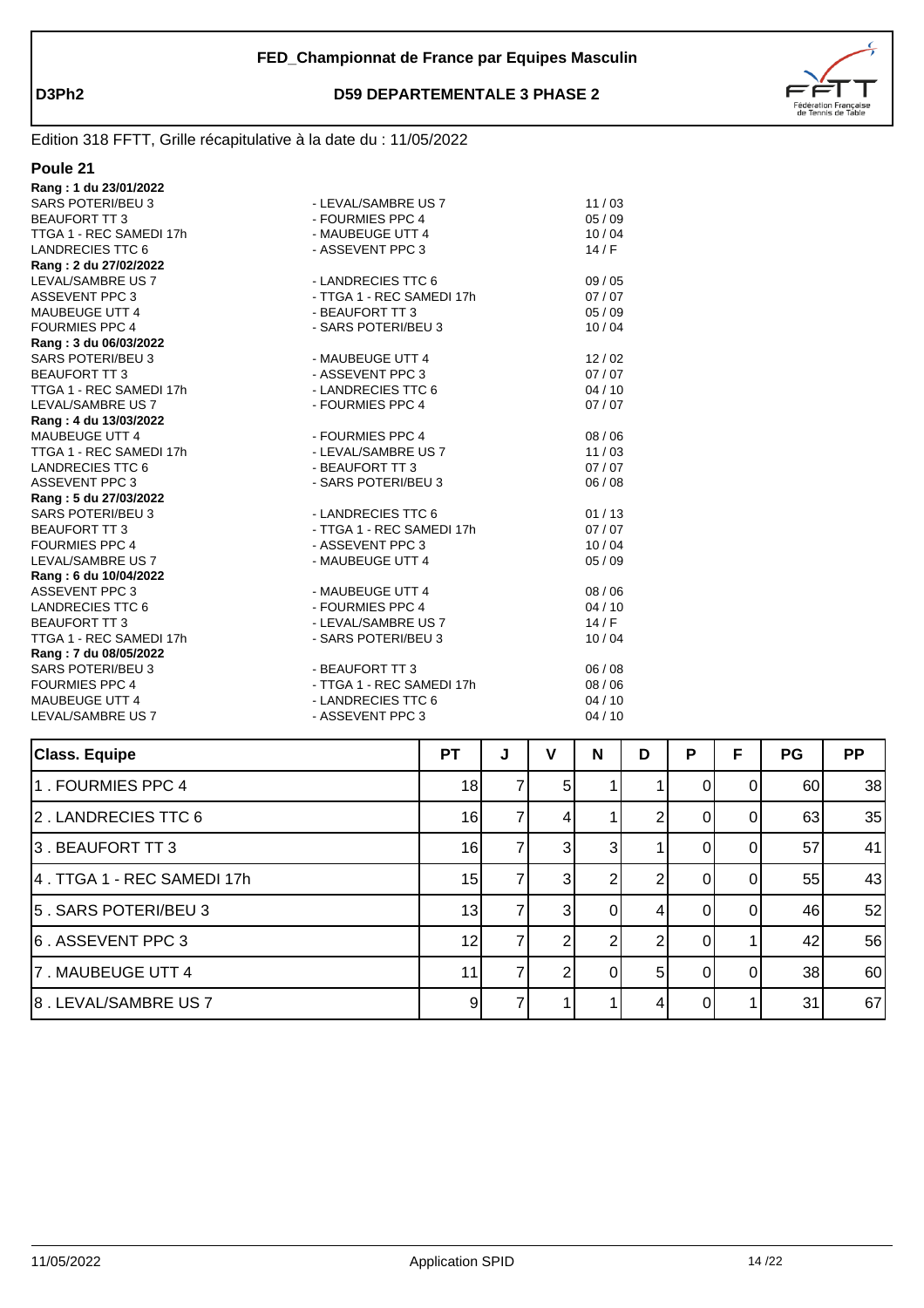

| Poule 22                 |                      |         |
|--------------------------|----------------------|---------|
| Rang: 1 du 23/01/2022    |                      |         |
| VILLEREAU CDJ (4)        | - ANOR PPC $(2)$     | 11/03   |
| <b>COUSOLRE ASPP 2</b>   | - LA LONGUEVILLE (2) | 11/03   |
| null                     | - BEAUFORT TT 2      | null    |
| ST REMY/NORD CP 3        | - SARS POTERI/BEU 4  | 13/01   |
| Rang: 2 du 27/02/2022    |                      |         |
| ANOR PPC (2)             | - ST REMY/NORD CP 3  | 13/01   |
| SARS POTERI/BEU 4        | - null               | null    |
| <b>BEAUFORT TT 2</b>     | - COUSOLRE ASPP 2    | 04/10   |
| LA LONGUEVILLE (2)       | - VILLEREAU CDJ (4)  | 00/14   |
| Rang: 3 du 06/03/2022    |                      |         |
| VILLEREAU CDJ (4)        | - BEAUFORT TT 2      | 12/02   |
| <b>COUSOLRE ASPP 2</b>   | - SARS POTERI/BEU 4  | 14/00   |
| null                     | - ST REMY/NORD CP 3  | null    |
| ANOR PPC (2)             | - LA LONGUEVILLE (2) | 10/04   |
| Rang: 4 du 13/03/2022    |                      |         |
| <b>BEAUFORT TT 2</b>     | - LA LONGUEVILLE (2) | 09 / 05 |
| null                     | - ANOR PPC $(2)$     | null    |
| ST REMY/NORD CP 3        | - COUSOLRE ASPP 2    | 00/14   |
| SARS POTERI/BEU 4        | - VILLEREAU CDJ (4)  | 01/13   |
| Rang: 5 du 27/03/2022    |                      |         |
| VILLEREAU CDJ (4)        | - ST REMY/NORD CP 3  | 14/00   |
| <b>COUSOLRE ASPP 2</b>   | - null               | null    |
| LA LONGUEVILLE (2)       | - SARS POTERI/BEU 4  | 08 / 06 |
| ANOR PPC (2)             | - BEAUFORT TT 2      | 11/03   |
| Rang: 6 du 10/04/2022    |                      |         |
| <b>SARS POTERI/BEU 4</b> | - BEAUFORT TT 2      | 04/10   |
| ST REMY/NORD CP 3        | - LA LONGUEVILLE (2) | 08 / 06 |
| <b>COUSOLRE ASPP 2</b>   | - ANOR PPC $(2)$     | 12/02   |
| null                     | - VILLEREAU CDJ (4)  | null    |
| Rang: 7 du 08/05/2022    |                      |         |
| VILLEREAU CDJ (4)        | - COUSOLRE ASPP 2    | 05/09   |
| LA LONGUEVILLE (2)       | - null               | null    |
| <b>BEAUFORT TT 2</b>     | - ST REMY/NORD CP 3  | 13/01   |
| ANOR PPC (2)             | - SARS POTERI/BEU 4  | 12/02   |
|                          |                      |         |

| <b>Class. Equipe</b>         | <b>PT</b>       | J   | v  | N            | D  | P       | F        | <b>PG</b> | <b>PP</b> |
|------------------------------|-----------------|-----|----|--------------|----|---------|----------|-----------|-----------|
| 1. COUSOLRE ASPP 2           | 18              | -61 | 61 | $\mathbf{0}$ | 0  |         |          | 70        | 14        |
| $\vert$ 2. VILLEREAU CDJ (4) | 16              | 61  | 51 |              |    |         | $\Omega$ | 69        | 15        |
| $ 3$ . ANOR PPC $(2)$        | 14              | -61 | 4  | 0            |    | $^{11}$ | ΩI       | 51        | 33        |
| 4 . BEAUFORT TT 2            | 12              | -61 | 31 | 0            |    |         |          | 41        | 43        |
| 5. ST REMY/NORD CP 3         | 10 <sup>1</sup> | 6I  | ◠  |              |    |         |          | 23        | 61        |
| $ 6$ . LA LONGUEVILLE $(2)$  | 8               | -61 |    |              | 51 |         | $\Omega$ | 26        | 58        |
| 7. SARS POTERI/BEU 4         | 6               | 6I  | ΩI |              | 61 |         | ΩI       | 14        | 70        |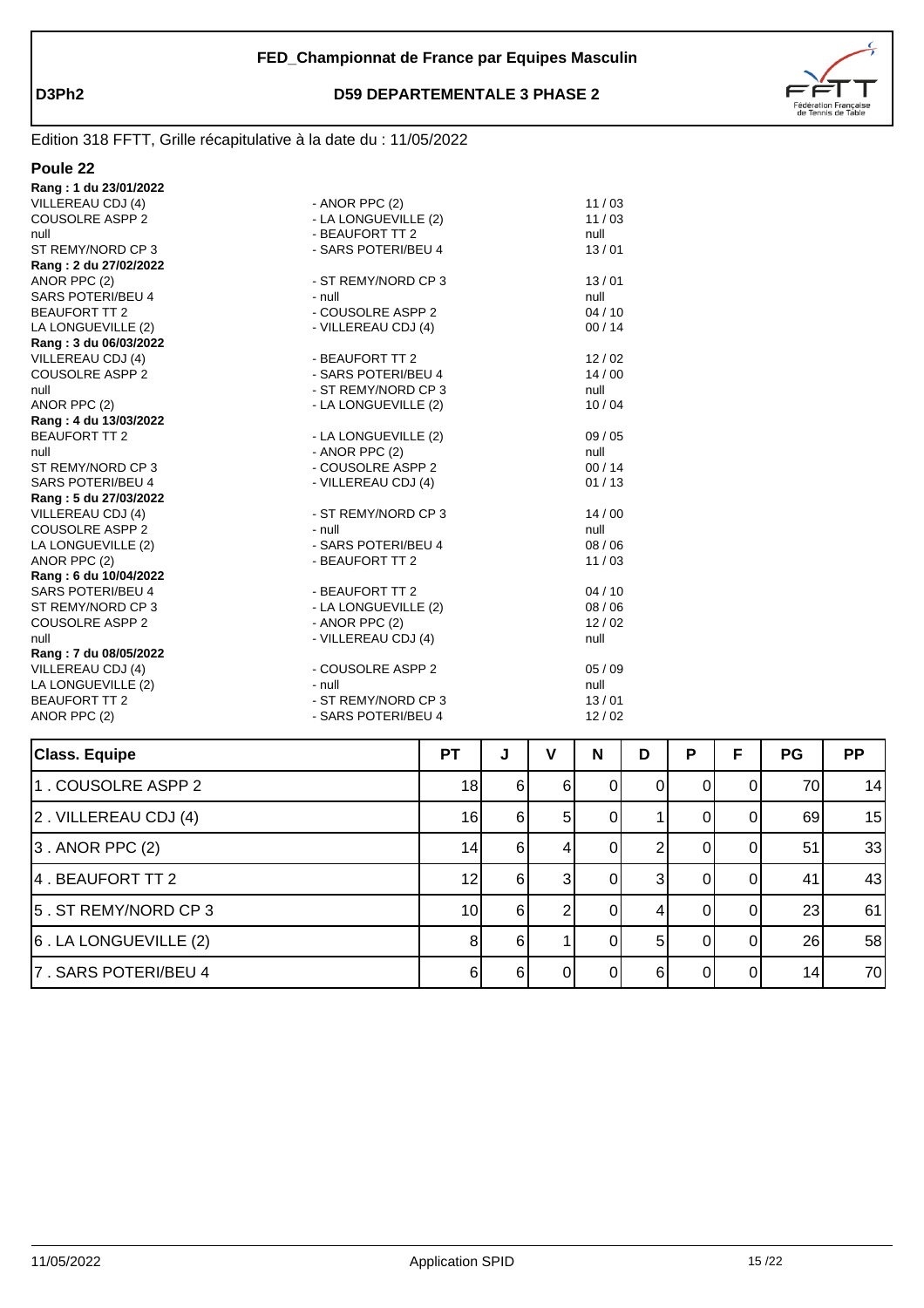



| ιL |  |
|----|--|
|----|--|

| Rang: 1 du 23/01/2022    |                     |       |
|--------------------------|---------------------|-------|
| QUESNOY/DEULE 2          | - SANTES CTT 6      | 11/03 |
| AUBERS RAQ. 5            | - BAILLEUL TT 4     | 10/04 |
| RADING/WEP 4             | - HALLEN/HAUBOURD 4 | 05/09 |
| <b>HANTAY FJEP 3</b>     | - LOMPRET AJLTT 1   | 08/06 |
| Rang: 2 du 27/02/2022    |                     |       |
| SANTES CTT 6             | - HANTAY FJEP 3     | 04/10 |
| <b>LOMPRET AJLTT 1</b>   | - RADING/WEP 4      | 11/03 |
| <b>HALLEN/HAUBOURD 4</b> | - AUBERS RAQ. 5     | 04/10 |
| <b>BAILLEUL TT 4</b>     | - QUESNOY/DEULE 2   | 02/12 |
| Rang: 3 du 06/03/2022    |                     |       |
| QUESNOY/DEULE 2          | - HALLEN/HAUBOURD 4 | 13/01 |
| AUBERS RAQ. 5            | - LOMPRET AJLTT 1   | 11/03 |
| RADING/WEP 4             | - HANTAY FJEP 3     | 08/06 |
| SANTES CTT 6             | - BAILLEUL TT 4     | 08/06 |
| Rang: 4 du 13/03/2022    |                     |       |
| <b>HALLEN/HAUBOURD 4</b> | - BAILLEUL TT 4     | 09/05 |
| RADING/WEP 4             | - SANTES CTT 6      | 08/06 |
| <b>HANTAY FJEP 3</b>     | - AUBERS RAQ. 5     | 02/12 |
| LOMPRET AJLTT 1          | - QUESNOY/DEULE 2   | 02/12 |
| Rang: 5 du 27/03/2022    |                     |       |
| QUESNOY/DEULE 2          | - HANTAY FJEP 3     | 14/00 |
| AUBERS RAQ. 5            | - RADING/WEP 4      | 13/01 |
| <b>BAILLEUL TT 4</b>     | - LOMPRET AJLTT 1   | 04/10 |
| SANTES CTT 6             | - HALLEN/HAUBOURD 4 | 12/02 |
| Rang: 6 du 10/04/2022    |                     |       |
| <b>LOMPRET AJLTT 1</b>   | - HALLEN/HAUBOURD 4 | 08/06 |
| <b>HANTAY FJEP 3</b>     | - BAILLEUL TT 4     | 03/11 |
| AUBERS RAQ. 5            | - SANTES CTT 6      | 14/00 |
| RADING/WEP 4             | - QUESNOY/DEULE 2   | 01/13 |
| Rang: 7 du 08/05/2022    |                     |       |
| QUESNOY/DEULE 2          | - AUBERS RAQ. 5     | 04/10 |
| <b>BAILLEUL TT 4</b>     | - RADING/WEP 4      | 10/04 |
| <b>HALLEN/HAUBOURD 4</b> | - HANTAY FJEP 3     | 09/05 |
| SANTES CTT 6             | - LOMPRET AJLTT 1   | 05/09 |
|                          |                     |       |

| <b>Class. Equipe</b> | <b>PT</b> | J | v              | N        | D | P | F        | <b>PG</b> | <b>PP</b> |
|----------------------|-----------|---|----------------|----------|---|---|----------|-----------|-----------|
| 1. AUBERS RAQ. 5     | 21        |   |                | 0        | 0 | O | 0        | 80        | 18        |
| 2. QUESNOY/DEULE 2   | 19        |   | 6              | 0        |   |   | 0        | 79        | 19        |
| 3. LOMPRET AJLTT 1   | 15        |   | 4              | 0        | 3 |   |          | 49        | 49        |
| 4. HALLEN/HAUBOURD 4 | 13        |   | $\overline{3}$ |          |   |   | 01       | 40        | 58        |
| 5. BAILLEUL TT 4     | 11        |   |                | 0        | 5 | 0 | 01       | 42        | 56        |
| 6. SANTES CTT 6      | 11        |   |                | 0        | 5 | 0 | $\Omega$ | 38        | 60        |
| 7. HANTAY FJEP 3     | 11        |   |                | $\Omega$ | 5 | 0 | $\Omega$ | 34        | 64        |
| 8. RADING/WEP 4      | 11        |   | ⌒              | ∩        | 5 | U | $\Omega$ | 30        | 68        |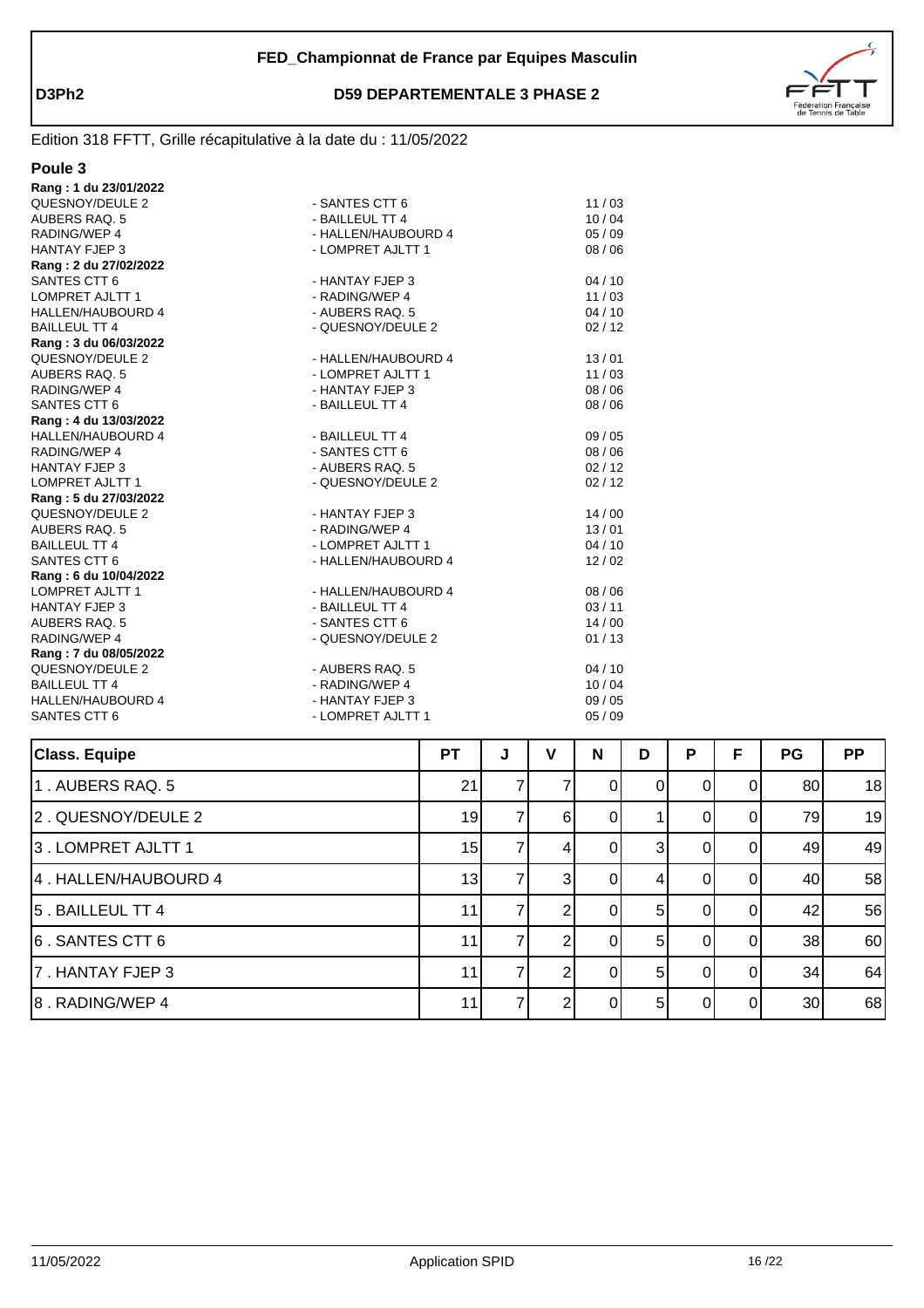



| Π<br>1 I |
|----------|
|----------|

| Rang: 1 du 23/01/2022               |                                       |       |
|-------------------------------------|---------------------------------------|-------|
| <b>ESTAIRES/GORGUE 12</b>           | - NIEPPE TT 6                         | 13/01 |
| <b>HOUPLINES AC3</b>                | - BAILLEUL TT 3                       | 07/07 |
| <b>COUDEKERQ-BRCHE 9</b>            | - AUBERS RAQ. 6                       | 05/09 |
| BRAY DUNES TT 4 - recoit samedi 17h | - CAESTRE TTC 6                       | 11/03 |
| Rang: 2 du 27/02/2022               |                                       |       |
| NIEPPE TT 6                         | - BRAY DUNES TT 4 - reçoit samedi 17h | 07/07 |
| CAESTRE TTC 6                       | - COUDEKERQ-BRCHE 9                   | 02/12 |
| AUBERS RAQ. 6                       | - HOUPLINES AC 3                      | 04/10 |
| <b>BAILLEUL TT 3</b>                | - ESTAIRES/GORGUE 12                  | 10/04 |
| Rang: 3 du 06/03/2022               |                                       |       |
| <b>ESTAIRES/GORGUE 12</b>           | - AUBERS RAQ. 6                       | 10/04 |
| <b>HOUPLINES AC3</b>                | - CAESTRE TTC 6                       | 10/04 |
| <b>COUDEKERQ-BRCHE 9</b>            | - BRAY DUNES TT 4 - reçoit samedi 17h | 09/05 |
| NIEPPE TT 6                         | - BAILLEUL TT 3                       | 01/13 |
| Rang: 4 du 13/03/2022               |                                       |       |
| AUBERS RAQ. 6                       | - BAILLEUL TT 3                       | 04/10 |
| <b>COUDEKERQ-BRCHE 9</b>            | - NIEPPE TT 6                         | 11/03 |
| BRAY DUNES TT 4 - recoit samedi 17h | - HOUPLINES AC 3                      | 02/12 |
| CAESTRE TTC 6                       | - ESTAIRES/GORGUE 12                  | 02/12 |
| Rang: 5 du 27/03/2022               |                                       |       |
| <b>ESTAIRES/GORGUE 12</b>           | - BRAY DUNES TT 4 - reçoit samedi 17h | 10/04 |
| <b>HOUPLINES AC3</b>                | - COUDEKERQ-BRCHE 9                   | 12/02 |
| <b>BAILLEUL TT 3</b>                | - CAESTRE TTC 6                       | 11/03 |
| NIEPPE TT 6                         | - AUBERS RAQ. 6                       | 03/11 |
| Rang: 6 du 10/04/2022               |                                       |       |
| CAESTRE TTC 6                       | - AUBERS RAQ. 6                       | 10/04 |
| BRAY DUNES TT 4 - reçoit samedi 17h | - BAILLEUL TT 3                       | 01/13 |
| <b>HOUPLINES AC3</b>                | - NIEPPE TT 6                         | 08/06 |
| <b>COUDEKERQ-BRCHE 9</b>            | - ESTAIRES/GORGUE 12                  | 04/10 |
| Rang: 7 du 08/05/2022               |                                       |       |
| <b>ESTAIRES/GORGUE 12</b>           | - HOUPLINES AC 3                      | 06/08 |
| <b>BAILLEUL TT 3</b>                | - COUDEKERQ-BRCHE 9                   | 08/06 |
| AUBERS RAQ. 6                       | - BRAY DUNES TT 4 - reçoit samedi 17h | 03/11 |
| NIEPPE TT 6                         | - CAESTRE TTC 6                       | 06/08 |
|                                     |                                       |       |

| <b>Class. Equipe</b>                   | РT              | J | v              | N        | D              | P | F | <b>PG</b> | <b>PP</b> |
|----------------------------------------|-----------------|---|----------------|----------|----------------|---|---|-----------|-----------|
| 1. BAILLEUL TT 3                       | 20              |   | 6              |          |                |   |   | 72        | 26        |
| 2. HOUPLINES AC 3                      | 20              |   | 6              |          |                |   |   | 67        | 31        |
| 3. ESTAIRES/GORGUE 12                  | 17              |   | 5 <sup>1</sup> |          | ົ              |   |   | 65        | 33        |
| 4. COUDEKERQ-BRCHE 9                   | 13              |   | 3              |          |                |   |   | 49        | 49        |
| 5. BRAY DUNES TT 4 - reçoit samedi 17h | 12 <sub>1</sub> |   |                |          | 4              |   |   | 41        | 57        |
| 6. AUBERS RAQ. 6                       | 11              |   |                | $\Omega$ | 5 <sup>1</sup> |   | 0 | 39        | 59        |
| 7. CAESTRE TTC 6                       | 11              |   |                |          | 5 <sup>1</sup> |   |   | 32        | 66        |
| $ 8$ . NIEPPE TT $6$                   | 8               |   |                |          | ĥ              |   |   | 27        | 71        |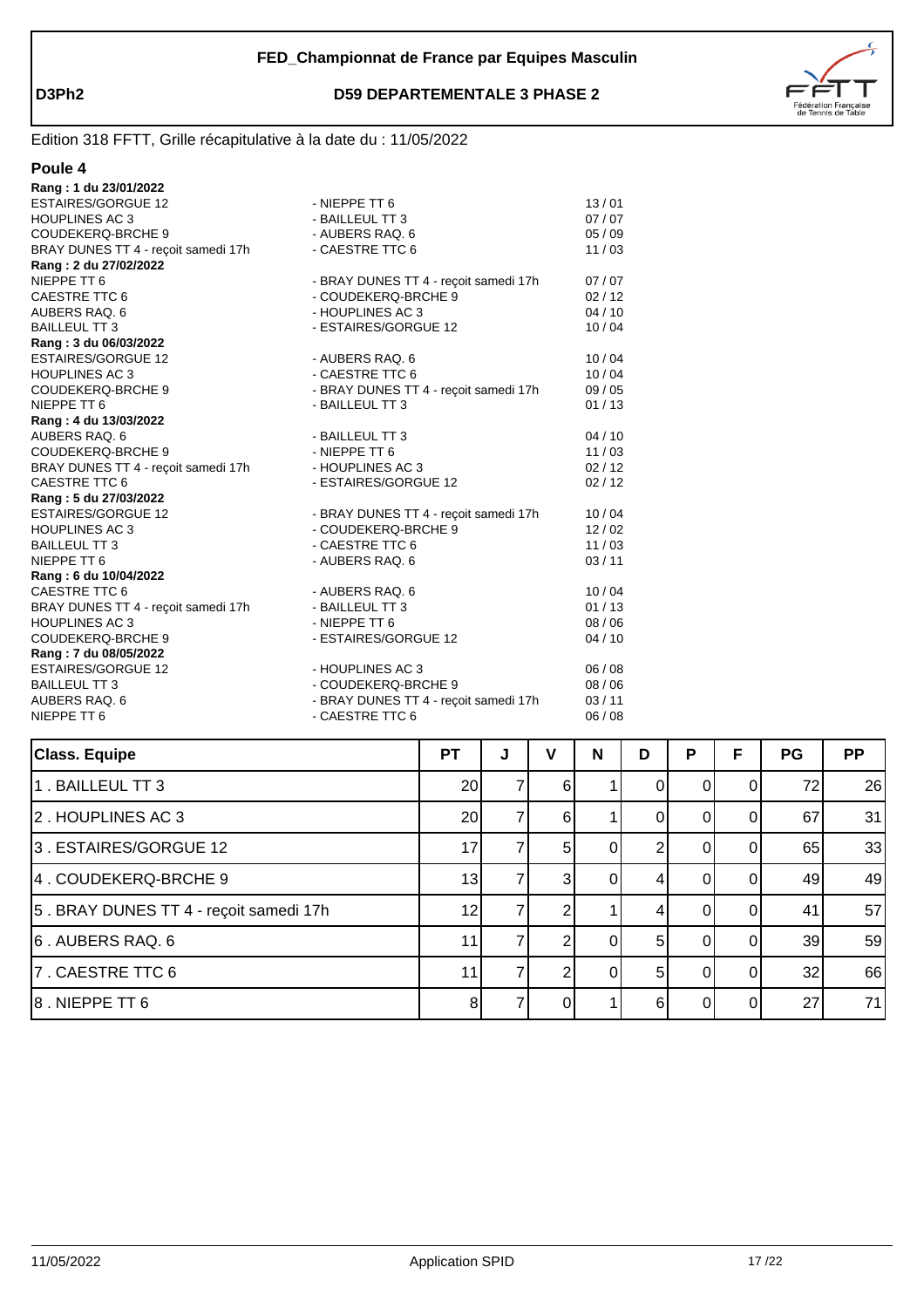

| ıШ |
|----|
|----|

| - SANTES CTT 7                       | 03/11                                                                                          |
|--------------------------------------|------------------------------------------------------------------------------------------------|
| - ARMENTIERES FJE 5                  | 11/03                                                                                          |
| - LOMME CP 7                         | 00/14                                                                                          |
| - RADING/WEP 3                       | 04/10                                                                                          |
|                                      |                                                                                                |
| - COUDEKERQ-BRCHE 10 - reçoit samedi | 03/11                                                                                          |
| - QUESNOY/DEULE 3                    | 13/01                                                                                          |
| - PERENCHIES 5                       | 13/01                                                                                          |
| - STEENBECQUE FRJ 4                  | 11/03                                                                                          |
|                                      |                                                                                                |
| - LOMME CP 7                         | 00/14                                                                                          |
| - RADING/WEP 3                       | 06/08                                                                                          |
| - COUDEKERQ-BRCHE 10 - recoit samedi | 01/13                                                                                          |
| - ARMENTIERES FJE 5                  | 08/06                                                                                          |
|                                      |                                                                                                |
| - ARMENTIERES FJE 5                  | 12/02                                                                                          |
| - SANTES CTT 7                       | 02/12                                                                                          |
| - PERENCHIES 5                       | 11/03                                                                                          |
| - STEENBECQUE FRJ 4                  | 13/01                                                                                          |
|                                      |                                                                                                |
|                                      | 01/13                                                                                          |
| - QUESNOY/DEULE 3                    | 13/01                                                                                          |
| - RADING/WEP 3                       | 01/13                                                                                          |
| - LOMME CP 7                         | 00/14                                                                                          |
|                                      |                                                                                                |
| - LOMME CP 7                         | 03/11                                                                                          |
| - ARMENTIERES FJE 5                  | 06/08                                                                                          |
| - SANTES CTT 7                       | 08/06                                                                                          |
| - STEENBECQUE FRJ 4                  | 10/04                                                                                          |
|                                      |                                                                                                |
| - PERENCHIES 5                       | 00/14                                                                                          |
| - QUESNOY/DEULE 3                    | 09/05                                                                                          |
|                                      | null                                                                                           |
|                                      | 03/11                                                                                          |
|                                      | - COUDEKERQ-BRCHE 10 - reçoit samedi<br>- COUDEKERQ-BRCHE 10 - reçoit samedi<br>- RADING/WEP 3 |

| <b>Class. Equipe</b>                      | <b>PT</b> | J | ν              | N        | D | P | F  | PG | <b>PP</b> |
|-------------------------------------------|-----------|---|----------------|----------|---|---|----|----|-----------|
| 1. LOMME CP 7                             | 21        |   |                |          |   |   |    | 78 | $6 \,$    |
| 2. RADING/WEP 3                           | 19        |   | 61             | 0        |   |   |    | 71 | 27        |
| 3. PERENCHIES 5                           | 15        |   |                | 0        | 3 |   |    | 56 | 42        |
| 4. COUDEKERQ-BRCHE 10 - reçoit samedi 17h | 14        |   |                | 0        |   |   |    | 58 | 26        |
| 5. SANTES CTT 7                           | 13        |   | 3 <sup>l</sup> | 0        | 4 |   | 0  | 43 | 55        |
| 6. ARMENTIERES FJE 5                      | 13        |   | 31             | $\Omega$ | 4 | O | ΩI | 40 | 58        |
| 7. QUESNOY/DEULE 3                        | 9         |   |                | 0        | 6 | O | ΩI | 20 | 78        |
| 8. STEENBECQUE FRJ 4                      |           |   |                |          |   |   |    | 12 | 86        |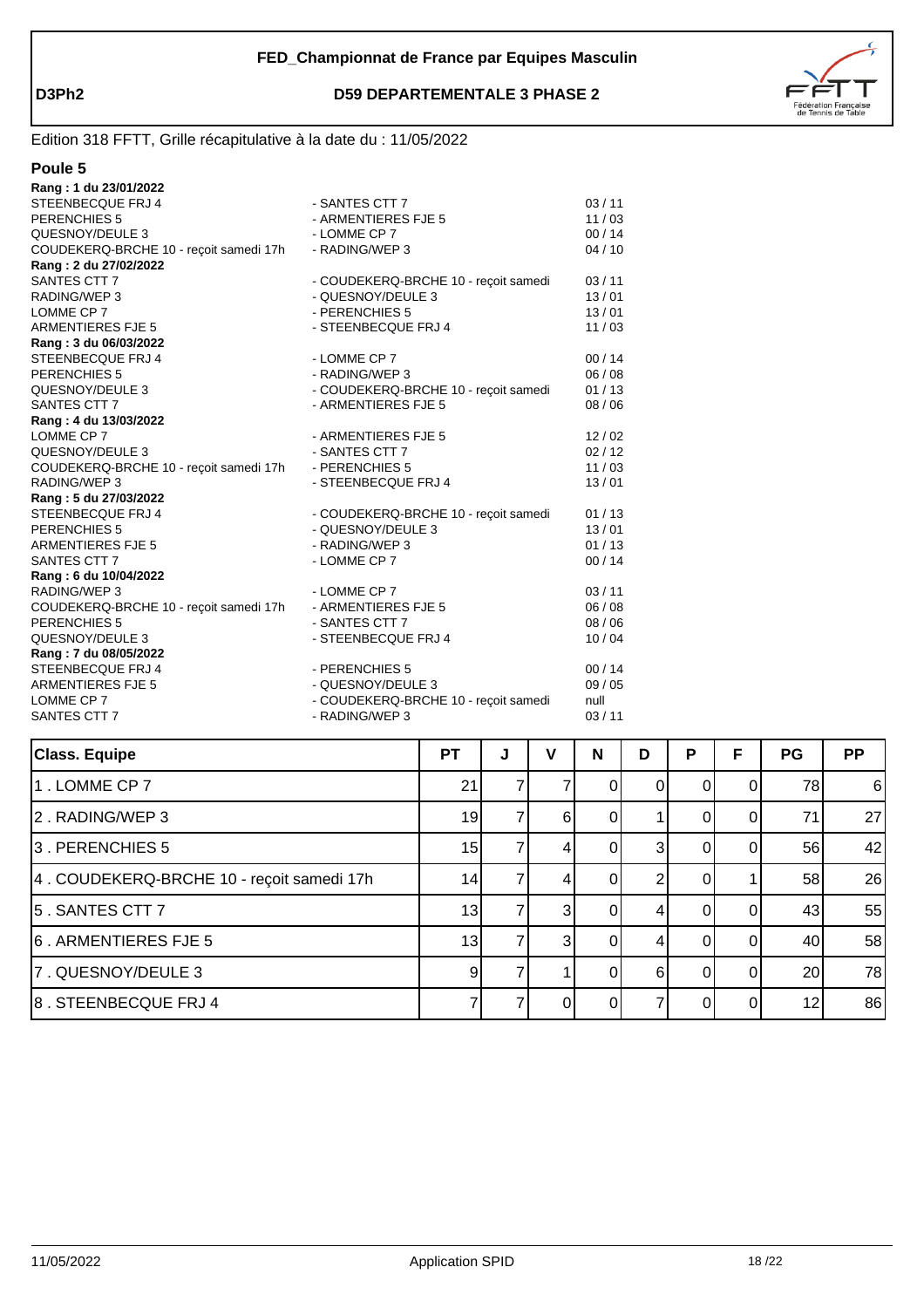

| וו<br>I |  |
|---------|--|
|---------|--|

| Rang: 1 du 23/01/2022     |                      |       |
|---------------------------|----------------------|-------|
| <b>ATTICHES ASTT 6</b>    | - VILLEN/ASCQ FOS 15 | 08/06 |
| <b>WATTIGNIES PPC 10</b>  | - LEERS OSTT 10      | 02/12 |
| <b>GONDECOURT AL 3</b>    | - WATTRELOS USACL 5  | 12/02 |
| CAP EN PEV TT 7           | $-$ LOSC TT $(6)$    | 01/13 |
| Rang: 2 du 27/02/2022     |                      |       |
| VILLEN/ASCQ FOS 15        | - CAP EN PEV TT 7    | 07/07 |
| LOSC TT (6)               | - GONDECOURT AL 3    | 07/07 |
| <b>WATTRELOS USACL 5</b>  | - WATTIGNIES PPC 10  | P/14  |
| LEERS OSTT 10             | - ATTICHES ASTT 6    | 11/03 |
| Rang: 3 du 06/03/2022     |                      |       |
| <b>ATTICHES ASTT 6</b>    | - WATTRELOS USACL 5  | 11/03 |
| <b>WATTIGNIES PPC 10</b>  | $-LOSCTT(6)$         | 06/08 |
| <b>GONDECOURT AL 3</b>    | - CAP EN PEV TT 7    | 09/05 |
| VILLEN/ASCQ FOS 15        | - LEERS OSTT 10      | 01/13 |
| Rang: 4 du 13/03/2022     |                      |       |
| WATTRELOS USACL 5         | - LEERS OSTT 10      | P/14  |
| <b>GONDECOURT AL 3</b>    | - VILLEN/ASCQ FOS 15 | 14/00 |
| CAP EN PEV TT 7           | - WATTIGNIES PPC 10  | 10/04 |
| LOSC TT (6)               | - ATTICHES ASTT 6    | 00/14 |
| Rang: 5 du 27/03/2022     |                      |       |
| <b>ATTICHES ASTT 6</b>    | - CAP EN PEV TT 7    | 14/00 |
| <b>WATTIGNIES PPC 10</b>  | - GONDECOURT AL 3    | 03/11 |
| LEERS OSTT 10             | $-$ LOSC TT $(6)$    | 05/09 |
| <b>VILLEN/ASCQ FOS 15</b> | - WATTRELOS USACL 5  | 03/11 |
| Rang: 6 du 10/04/2022     |                      |       |
| LOSC TT (6)               | - WATTRELOS USACL 5  | 05/09 |
| CAP EN PEV TT 7           | - LEERS OSTT 10      | 03/11 |
| <b>WATTIGNIES PPC 10</b>  | - VILLEN/ASCQ FOS 15 | 04/10 |
| <b>GONDECOURT AL 3</b>    | - ATTICHES ASTT 6    | 03/11 |
| Rang: 7 du 08/05/2022     |                      |       |
| <b>ATTICHES ASTT 6</b>    | - WATTIGNIES PPC 10  | null  |
| LEERS OSTT 10             | - GONDECOURT AL 3    | 12/02 |
| WATTRELOS USACL 5         | - CAP EN PEV TT 7    | 09/05 |
| VILLEN/ASCQ FOS 15        | $-LOSCTT(6)$         | 09/05 |
|                           |                      |       |

| <b>Class. Equipe</b>  | <b>PT</b>       | J | v              | N | D              | P  | F        | <b>PG</b> | <b>PP</b> |
|-----------------------|-----------------|---|----------------|---|----------------|----|----------|-----------|-----------|
| 1. LEERS OSTT 10      | 19              |   | 6              | 0 |                |    | 0        | 78        | 20        |
| 2. ATTICHES ASTT 6    | 19              |   | 6              |   |                |    | 0        | 61        | 23        |
| 3. GONDECOURT AL 3    | 16              |   | 4              |   |                |    | $\Omega$ | 58        | 40        |
| $ 4$ . LOSC TT $(6)$  | 14              |   | $\overline{3}$ |   | 3              |    | $\Omega$ | 47        | 51        |
| 5. VILLEN/ASCQ FOS 15 | 12              |   |                |   |                |    |          | 36        | 62        |
| 6. WATTRELOS USACL 5  | 11              |   | $\mathcal{E}$  | 0 | ⌒              |    | $\Omega$ | 34        | 64        |
| 7. CAP EN PEV TT 7    | 10 <sup>1</sup> |   |                |   | 51             | ΩI | $\Omega$ | 31        | 67        |
| 8. WATTIGNIES PPC 10  | 8               |   |                |   | 5 <sup>1</sup> |    |          | 33        | 51        |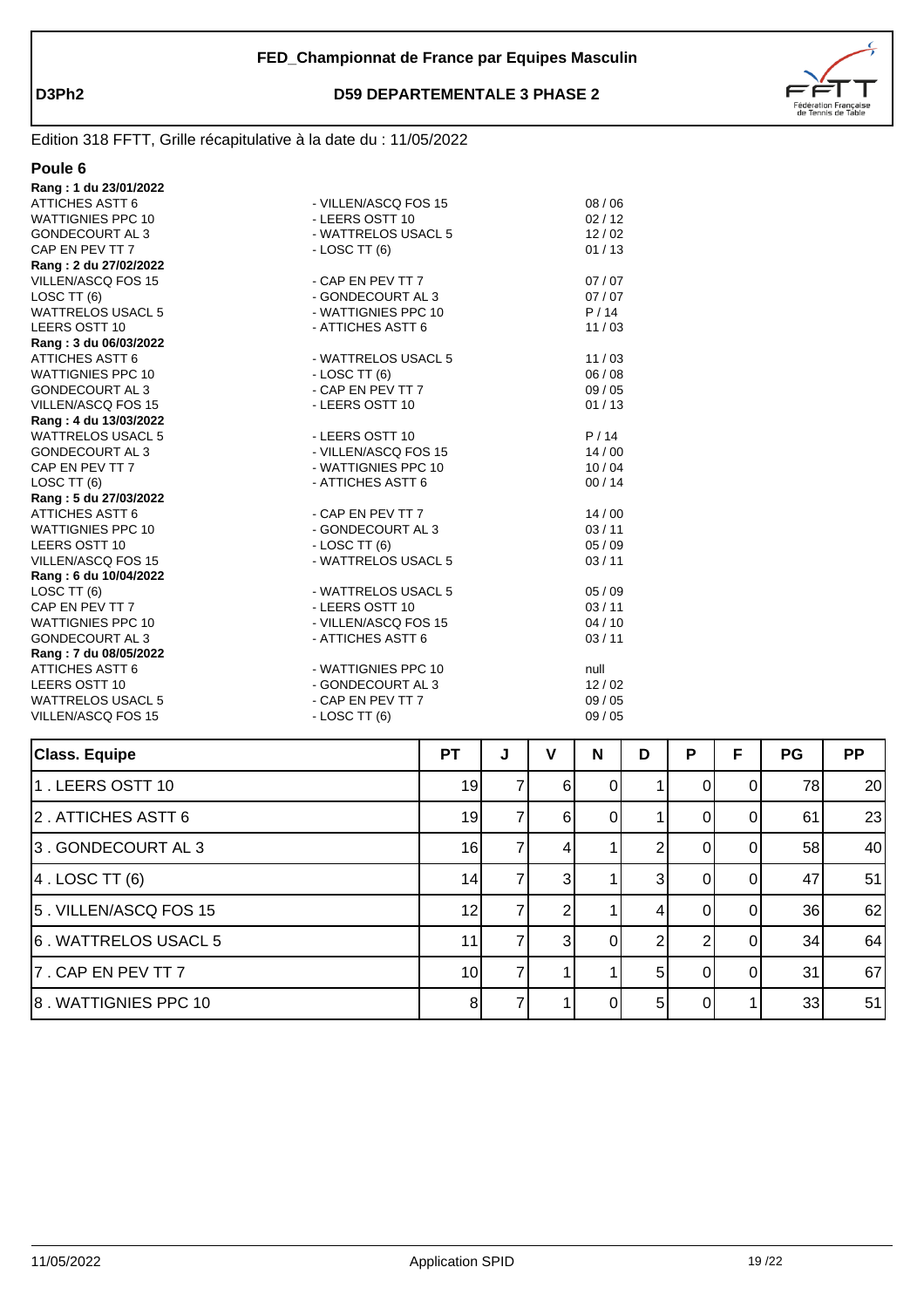

#### **Poule 7**

| Rang: 1 du 23/01/2022                               |                                     |         |
|-----------------------------------------------------|-------------------------------------|---------|
| ORCHIES AL 13 - RECOIT SAMEDI 17h                   | - CAP EN PEV TT 6                   | 13/01   |
| <b>FACH-THUMESNIL 7</b>                             | - TT BEUVRY LA F. 5                 | null    |
| <b>GONDECOURT AL 4</b>                              | - SECLIN PPP 4                      | 04/10   |
| <b>ANNOEULLIN TT 8</b>                              | - ATTICHES ASTT 7                   | 00/14   |
| Rang: 2 du 27/02/2022                               |                                     |         |
| CAP EN PEV TT 6                                     | - ANNOEULLIN TT 8                   | 03/11   |
| ATTICHES ASTT 7                                     | - GONDECOURT AL 4                   | 14/00   |
| <b>SECLIN PPP 4</b>                                 | - FACH-THUMESNIL 7                  | 14/P    |
| TT BEUVRY LA F. 5                                   | - ORCHIES AL 13 - RECOIT SAMEDI 17h | 06/08   |
| Rang: 3 du 06/03/2022                               |                                     |         |
| ORCHIES AL 13 - RECOIT SAMEDI 17h                   | - SECLIN PPP 4                      | 10/04   |
| <b>FACH-THUMESNIL 7</b>                             | - ATTICHES ASTT 7                   | 04/10   |
| <b>GONDECOURT AL 4</b>                              | - ANNOEULLIN TT 8                   | 04/10   |
| CAP EN PEV TT 6                                     | - TT BEUVRY LA F. 5                 | 05/09   |
| Rang: 4 du 13/03/2022                               |                                     |         |
| <b>SECLIN PPP 4</b>                                 | - TT BEUVRY LA F. 5                 | 05/09   |
| GONDECOURT AL 4                                     | - CAP EN PEV TT 6                   | 09/05   |
| <b>ANNOEULLIN TT 8</b>                              | - FACH-THUMESNIL 7                  | 06/08   |
| ATTICHES ASTT 7                                     | - ORCHIES AL 13 - RECOIT SAMEDI 17h | 08 / 06 |
| Rang: 5 du 27/03/2022                               |                                     |         |
| ORCHIES AL 13 - RECOIT SAMEDI 17h - ANNOEULLIN TT 8 |                                     | 12/02   |
| <b>FACH-THUMESNIL 7</b>                             | - GONDECOURT AL 4                   | 05/09   |
| TT BEUVRY LA F. 5                                   | - ATTICHES ASTT 7                   | 03/11   |
| CAP EN PEV TT 6                                     | - SECLIN PPP 4                      | 04/10   |
| Rang: 6 du 10/04/2022                               |                                     |         |
| <b>ATTICHES ASTT 7</b>                              | - SECLIN PPP 4                      | 07/07   |
| ANNOEULLIN TT 8                                     | - TT BEUVRY LA F. 5                 | 11/03   |
| FACH-THUMESNIL 7                                    | - CAP EN PEV TT 6                   | 12/02   |
| <b>GONDECOURT AL 4</b>                              | - ORCHIES AL 13 - RECOIT SAMEDI 17h | 01/13   |
| Rang: 7 du 08/05/2022                               |                                     |         |
| ORCHIES AL 13 - RECOIT SAMEDI 17h                   | - FACH-THUMESNIL 7                  | 11/03   |
| TT BEUVRY LA F. 5                                   | - GONDECOURT AL 4                   | 03/11   |
| <b>SECLIN PPP 4</b>                                 | - ANNOEULLIN TT 8                   | 06 / 08 |
| CAP EN PEV TT 6                                     | - ATTICHES ASTT 7                   | 02/12   |
|                                                     |                                     |         |

| <b>Class. Equipe</b>                 | <b>PT</b>       | J | v            | N        | D             | P | F  | <b>PG</b> | <b>PP</b> |
|--------------------------------------|-----------------|---|--------------|----------|---------------|---|----|-----------|-----------|
| 1. ATTICHES ASTT 7                   | 20 <sub>l</sub> |   | 6            |          |               |   |    | 76        | 22        |
| 2. ORCHIES AL 13 - RECOIT SAMEDI 17h | 19              |   | 6            |          |               |   |    | 73        | 25        |
| 3. ANNOEULLIN TT 8                   | 15              |   |              |          | $\mathbf{3}$  |   |    | 48        | 50        |
| 4. SECLIN PPP 4                      | 14              |   | 3            |          |               |   |    | 56        | 42        |
| 5. TT BEUVRY LA F. 5                 | 13              |   | 3            | 0        | 4             |   | 0  | 33        | 51        |
| 6. GONDECOURT AL 4                   | 13 <sub>l</sub> |   | $\mathbf{3}$ | $\Omega$ | 4             |   | ΩI | 38        | 60        |
| 7. FACH-THUMESNIL 7                  | $\vert 9 \vert$ |   |              | 0        | $\mathcal{B}$ |   |    | 32        | 52        |
| 8. CAP EN PEV TT 6                   |                 |   |              |          |               |   |    | 22        | 76        |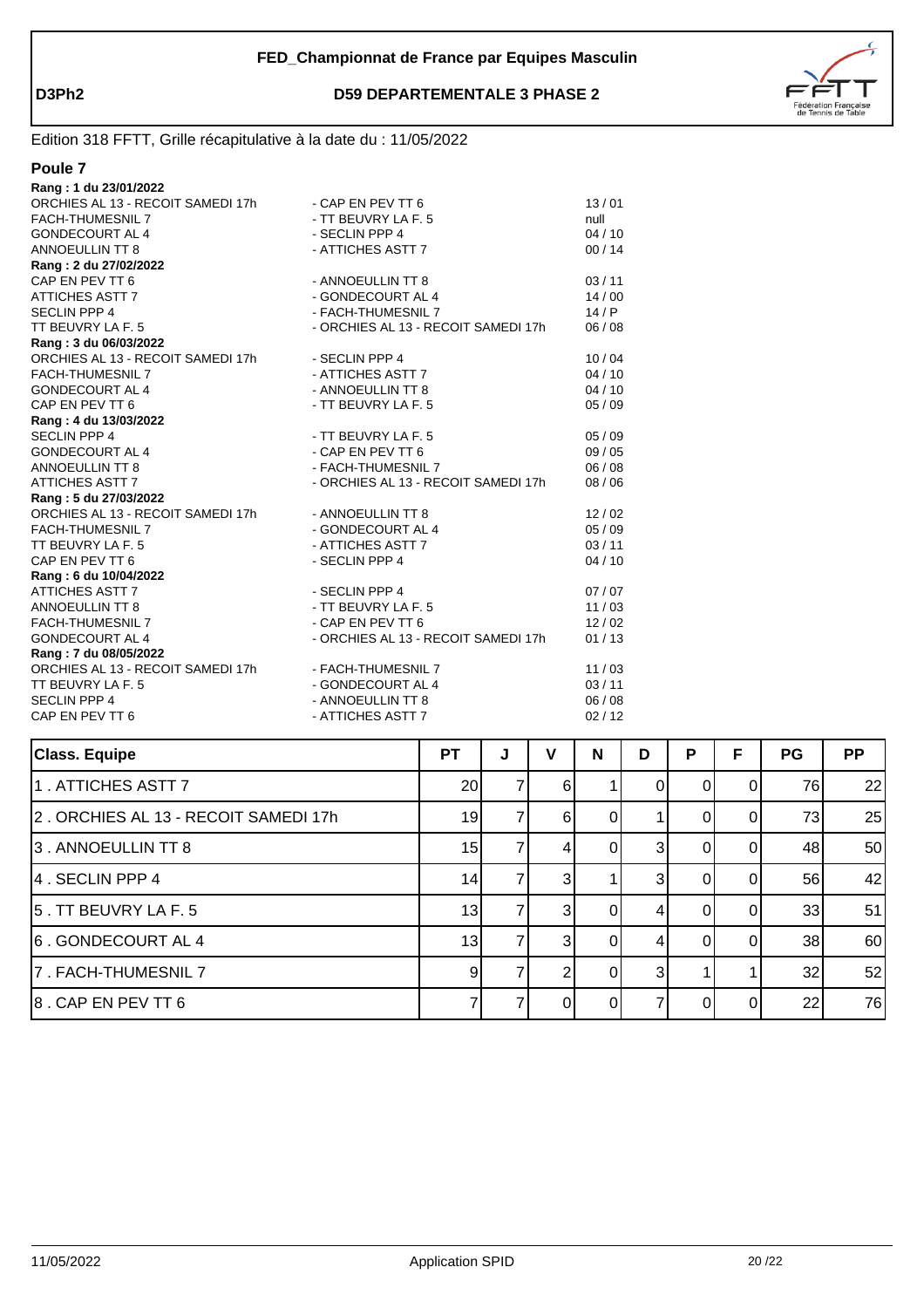

Edition 318 FFTT, Grille récapitulative à la date du : 11/05/2022

#### **Poule 8**

| Rang: 1 du 23/01/2022                                |                                      |         |
|------------------------------------------------------|--------------------------------------|---------|
| LOSC TT <sub>5</sub>                                 | - LESQUIN ASLTT 5                    | 14/00   |
| LA MADELEIN US 11 - REC SAMEDI 17H                   | - MERIGNIES T.T. 2                   | 11/03   |
| LOOS SPORT TT 4                                      | - THUMERIES AGT 2                    | 07/07   |
| ST ANDRE USTT 7                                      | - LILLE METROP TT 12                 | 07/07   |
| Rang: 2 du 27/02/2022                                |                                      |         |
| <b>LESQUIN ASLTT 5</b>                               | - ST ANDRE USTT 7                    | 03/11   |
| LILLE METROP TT 12                                   | - LOOS SPORT TT 4                    | 14/P    |
| <b>THUMERIES AGT 2</b>                               | - LA MADELEIN US 11 - REC SAMEDI 17H | 02/12   |
| <b>MERIGNIES T.T. 2</b>                              | - LOSC TT 5                          | 01/13   |
| Rang: 3 du 06/03/2022                                |                                      |         |
| LOSC TT <sub>5</sub>                                 | - THUMERIES AGT 2                    | 13/01   |
| LA MADELEIN US 11 - REC SAMEDI 17H                   | - LILLE METROP TT 12                 | 14/F    |
| <b>LOOS SPORT TT 4</b>                               | - ST ANDRE USTT 7                    | 04/10   |
| <b>LESQUIN ASLTT 5</b>                               | - MERIGNIES T.T. 2                   | 07/07   |
| Rang: 4 du 13/03/2022                                |                                      |         |
| <b>THUMERIES AGT 2</b>                               | - MERIGNIES T.T. 2                   | 06/08   |
| LOOS SPORT TT 4                                      | - LESQUIN ASLTT 5                    | 01/13   |
| ST ANDRE USTT 7                                      | - LA MADELEIN US 11 - REC SAMEDI 17H | 01/13   |
| LILLE METROP TT 12                                   | - LOSC TT 5                          | 01/13   |
| Rang: 5 du 27/03/2022                                |                                      |         |
| LOSC TT 5                                            | - ST ANDRE USTT 7                    | 14/00   |
| LA MADELEIN US 11 - REC SAMEDI 17H - LOOS SPORT TT 4 |                                      | 10/04   |
| <b>MERIGNIES T.T. 2</b>                              | - LILLE METROP TT 12                 | 00/14   |
| <b>LESQUIN ASLTT 5</b>                               | - THUMERIES AGT 2                    | 11/03   |
| Rang: 6 du 10/04/2022                                |                                      |         |
| LILLE METROP TT 12                                   | - THUMERIES AGT 2                    | 08 / 06 |
| ST ANDRE USTT 7                                      | - MERIGNIES T.T. 2                   | 06/08   |
| LA MADELEIN US 11 - REC SAMEDI 17H                   | - LESQUIN ASLTT 5                    | 13/01   |
| <b>LOOS SPORT TT 4</b>                               | - LOSC TT 5                          | 00/14   |
| Rang: 7 du 08/05/2022                                |                                      |         |
| LOSC TT <sub>5</sub>                                 | - LA MADELEIN US 11 - REC SAMEDI 17H | 14/00   |
| <b>MERIGNIES T.T. 2</b>                              | - LOOS SPORT TT 4                    | 05/07   |
| <b>THUMERIES AGT 2</b>                               | - ST ANDRE USTT 7                    | 04/10   |
| <b>LESQUIN ASLTT 5</b>                               | - LILLE METROP TT 12                 | 06/08   |

| <b>Class. Equipe</b>                  | <b>PT</b> | J | v | N | D | P | F | PG | <b>PP</b> |
|---------------------------------------|-----------|---|---|---|---|---|---|----|-----------|
| $1.$ LOSC TT 5                        | 21        |   |   |   | 0 |   |   | 95 | 3         |
| 2. LA MADELEIN US 11 - REC SAMEDI 17H | 19        |   | 6 |   |   |   |   | 73 | 25        |
| 3. LILLE METROP TT 12                 | 15        |   |   |   |   |   |   | 52 | 46        |
| 4. ST ANDRE USTT 7                    | 14        |   | 3 |   | 3 |   |   | 45 | 53        |
| 5. LESQUIN ASLTT 5                    | 12        |   |   |   |   |   |   | 41 | 57        |
| 6. MERIGNIES T.T. 2                   | 12        |   |   |   | 4 |   |   | 32 | 64        |
| 7. LOOS SPORT TT 4                    | 9         |   |   |   |   |   |   | 23 | 73        |
| 8. THUMERIES AGT 2                    | 8         |   |   |   | հ |   |   | 29 | 69        |